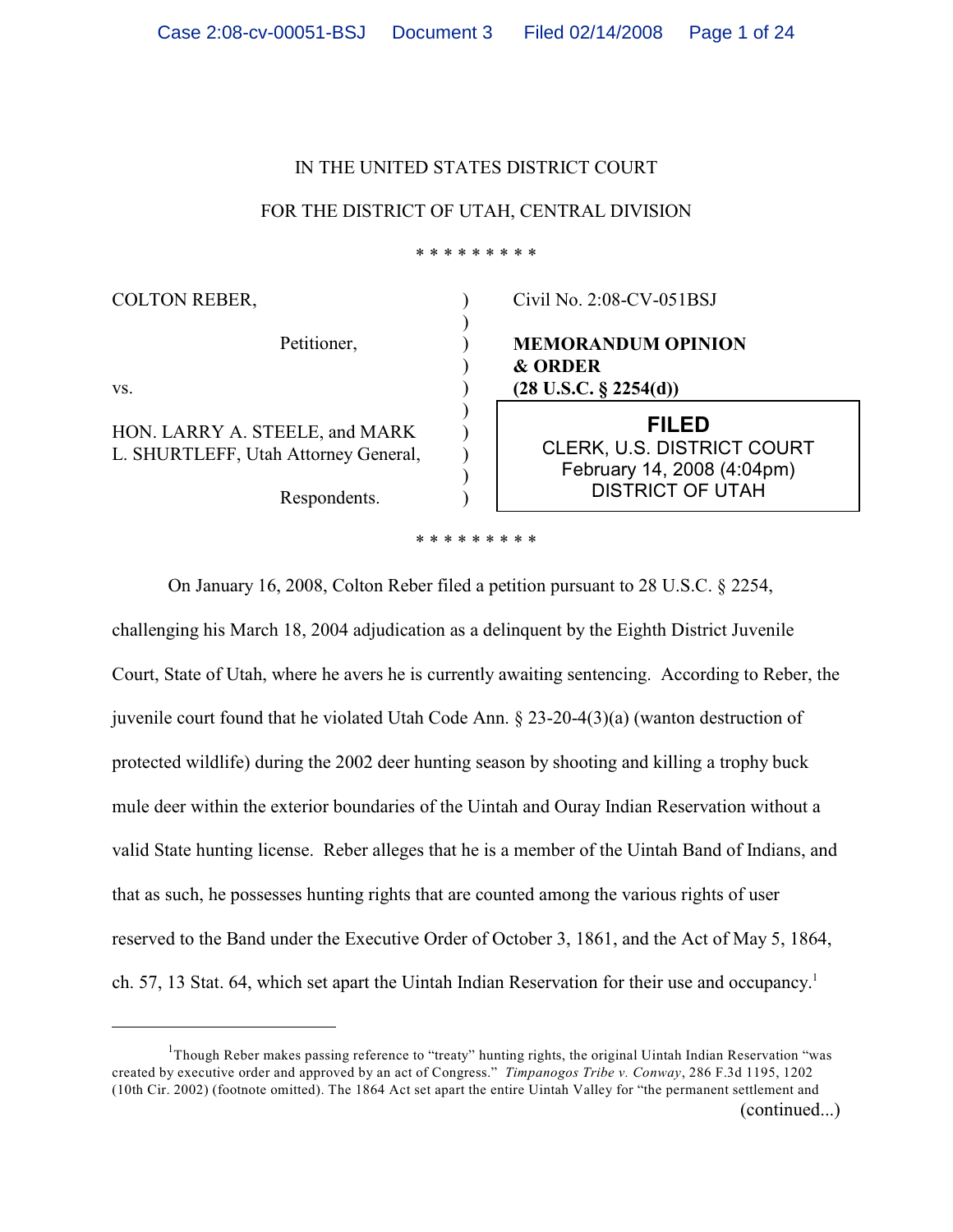Reber asserts that the State of Utah does not have jurisdiction to regulate or punish the exercise of his hunting rights as a member of the Uintah Band within the reservation's boundaries.

Reber has previously raised this claim on direct appeal from the juvenile court's judgment to the Utah Court of Appeals, where he prevailed, *State of Utah in the Interest of C.R.*, 2005 UT App 486 (unpublished disposition); *see State of Utah v. Reber*, 2005 UT App 485, 128 P.3d 1211, and on review by the Utah Supreme Court, which reversed the court of appeals and reinstated the juvenile court's finding of delinquency. *State of Utah v. Reber*, 2007 UT 36, 171 P.3d 406. On October 29, 2007, the United States Supreme Court denied Reber's petition for certiorari. *Reber v. Utah*, 128 S. Ct. 490 (2007).

He now raises his claim in this forum under  $\S$  2254, asking this court to vacate the Eighth District Juvenile Court's adjudication of delinquency and prohibit the Attorney General of Utah and the juvenile court from exercising jurisdiction over him contrary to the 1864 Act and the Tenth Circuit's ruling in *Ute Indian Tribe v. State of Utah*, 114 F.3d 1513 (10th Cir. 1997).<sup>2</sup>

# **Relief Under 28 U.S.C.A. § 2254**

"Federal courts may grant habeas relief to prisoners held by state authorities only when the habeas petitioner is 'in custody in violation of the Constitution or laws or treaties of the United States.'" *Foster v. Booher*, 296 F.3d 947, 949 (10th Cir. 2002) (quoting 28 U.S.C. § 2254(a)). To obtain federal habeas corpus relief, a person in State custody must file a petition

 $\cdot$ ...continued)

exclusive occupancy of Utah Indian tribes [and] recognized and guaranteed the Indian rights of the tribes who settled there." *Id.* Those tribal rights included the right to hunt. *Id.* ("'As a general rule, Indians enjoy exclusive treaty rights to hunt and fish on lands reserved to them . . . . " (citation omitted)).

Nearly identical § 2254 petitions were also filed by two other *Reber* appellees: Petitioner's father, Rickie L. <sup>2</sup> Reber (*Reber v. Payne*, Civil No. 2:08-CV-50TS (D. Utah, filed January 16, 2008)), and Tex William Atkins (*Atkins v. Payne*, Civil No. 2:08-CV-52DAK (D. Utah, filed January 16, 2008)).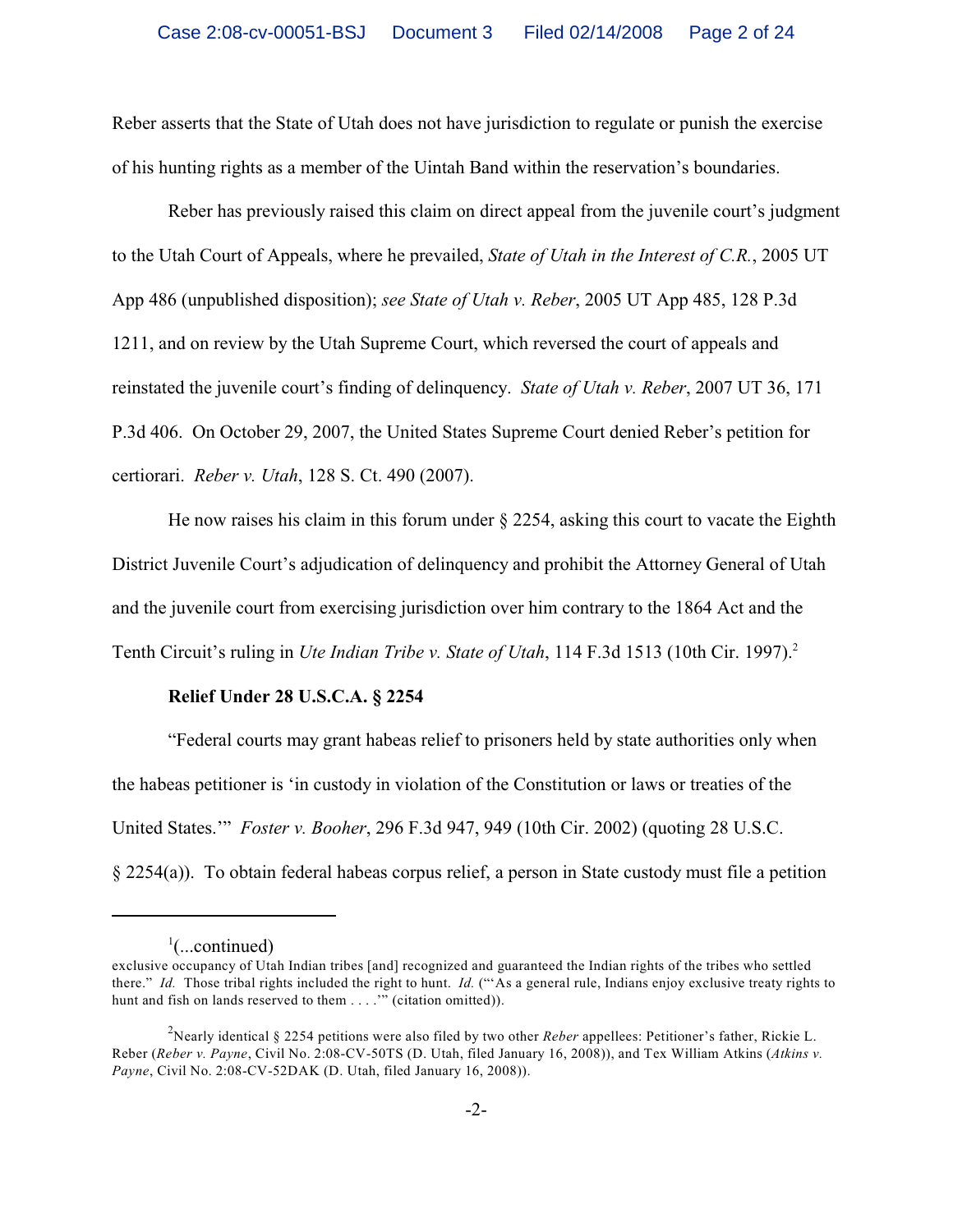under 28 U.S.C.A. § 2254 (2006) in a federal district court, as Reber has done.

Rule 4 of the Rules Governing Section 2254 Cases in the United States District Courts directs that

[t]he clerk must promptly forward the petition to a judge under the court's assignment procedure, and the judge must promptly examine it. If it plainly appears from the petition and any attached exhibits that the petitioner is not entitled to relief in the district court, the judge must dismiss the petition and direct the clerk to notify the petitioner.

Reber's petition was promptly forwarded by the Clerk, and promptly examined by this court.

## **Section 2254's "in custody" Requirement**

In order to satisfy § 2254's jurisdictional prerequisites, Reber must be "in custody pursuant to the judgment of a State court," 28 U.S.C.A. § 2254(a), and must have been "'in custody' under the conviction or sentence under attack at the time his petition is filed." *Maleng v. Cook*, 490 U.S. 488, 490-91 (1989). A petitioner need not show actual, physical custody to obtain relief. *Id.* at 491. As the court of appeals explains, "A petitioner is in custody for purposes of the statute if he or she is subject to 'severe restraints on [his or her] individual liberty.' . . . A restraint is severe when it is 'not shared by the public generally.'" *Dry v. CFR Court of Indian Offenses for Choctaw Nation*, 168 F.3d 1207, 1208 (10th Cir. 1999) (quoting *Hensley v. Municipal Court*, 411 U.S. 345, 351 (1973), and *Jones v. Cunningham*, 371 U.S. 236, 240 (1963)). In *Dry*, the court of appeals concluded that criminal defendants who had been released on their own recognizance pending trial were "in custody" for purposes of 28 U.S.C.A. § 2241 (2006), the general federal habeas statute:

Although Appellants are ostensibly free to come and go as they please, they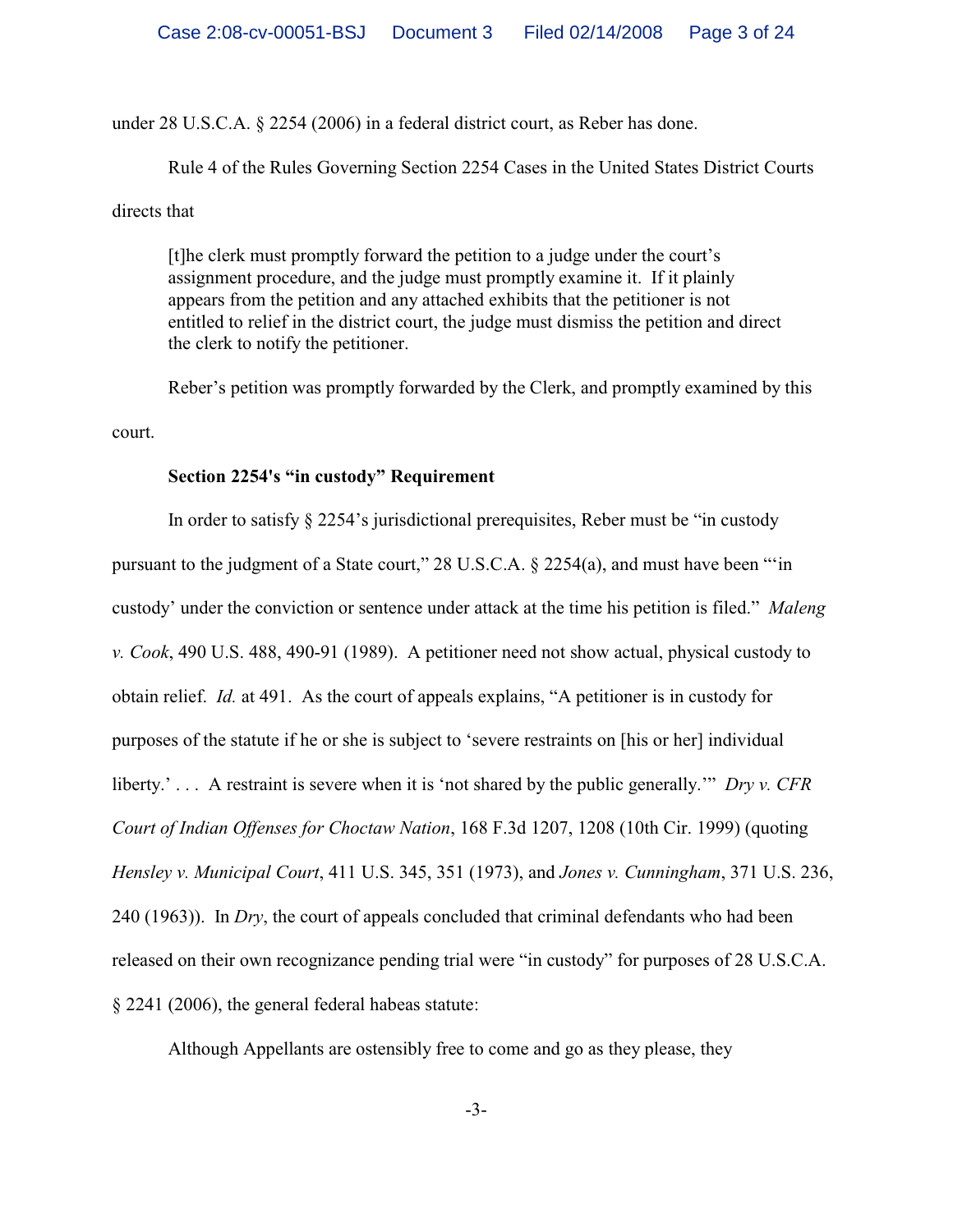remain obligated to appear for trial at the court's discretion. This is sufficient to meet the "in custody" requirement of the habeas statute. *See Justices of Boston Mun. Court v. Lydon*, 466 U.S. 294, 300-01, 104 S.Ct. 1805, 80 L.Ed.2d 311 (1984) (concluding petitioner released on his own recognizance, after his conviction was vacated on application for a new trial, was "in custody" for purposes of habeas corpus statute); *Kolski v. Watkins*, 544 F.2d 762, 763-64 and n. 2 (5th Cir. 1977) (holding petitioner released on his own recognizance after arrest was "in custody"); *United States ex rel. Scranton v. New York*, 532 F.2d 292, 293-94 (2d Cir. 1976) (concluding petitioner released on her own recognizance after indictment was in custody because she could be ordered to appear before the court at any time);. . . .

### *Id.* (additional citations omitted).

Though Reber has been adjudicated delinquent by the Eighth District Juvenile Court,

Reber's § 2254 Petition acknowledges that at the time it was filed, he had not yet been sentenced by that court. Nonetheless, the Utah Court of Appeals treated Reber's adjudication of delinquency as "a juvenile court judgment" ripe for review on direct appeal, *see State of Utah in the Interest of C.R.*, 2005 UT App 486 (unpublished disposition), as did the Utah Supreme Court, *see State of Utah v. Reber*, 2007 UT 36, 171 P.3d 406. *Cf.* Utah R. Juv. P. 44(a), 52(a).

Though he is not currently in physical detention, Reber ostensibly remains legally obligated to appear before the Eighth District Juvenile Court for sentencing based upon the prior adjudication of his delinquency, and he thus remains "in custody" pursuant to a State court judgment. Therefore, this court has jurisdiction under § 2254 to consider his federal claim.

## **Section 2254's Exhaustion Requirement**

Procedurally, "[a] habeas petitioner is 'generally required to exhaust state remedies whether his action is brought under § 2241 or § 2254 .'" *Hamm v. Saffle*, 300 F.3d 1213, 1216 (10th Cir. 2002) (quoting *Montez v. McKinna*, 208 F.3d 862, 866 (10th Cir. 2000)); *see Coleman v. Thompson*, 501 U.S. 722, 731 (1991) ("This Court has long held that a state prisoner's federal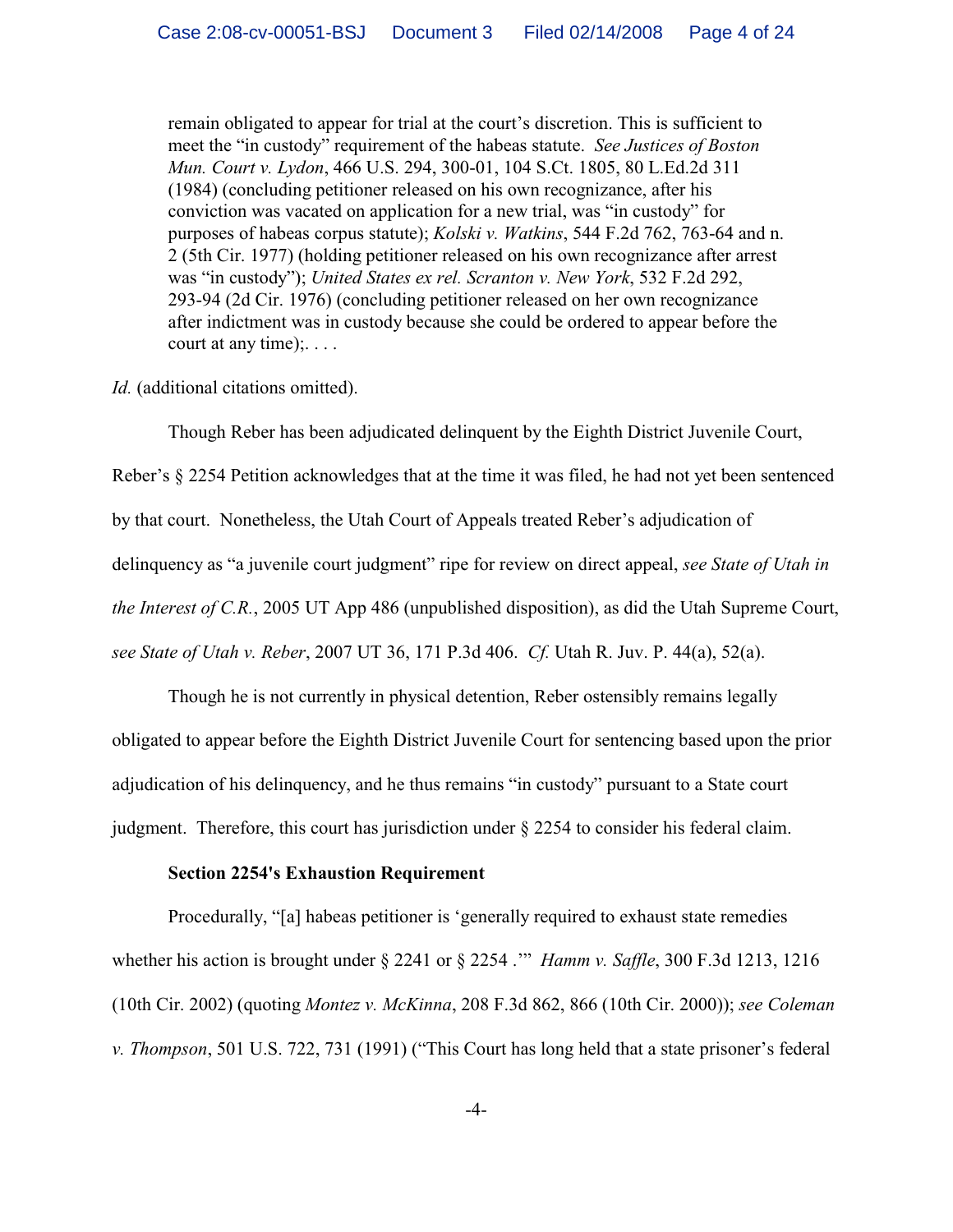habeas petition should be dismissed if the prisoner has not exhausted available state remedies as to any of his federal claims.").<sup>3</sup>

This court cannot address claims that were defaulted in state court on independent and adequate state procedural grounds unless [Petitioner] can demonstrate cause for the default and actual prejudice as a result of the alleged violation of federal law, or demonstrate that failure to consider the claims will result in a fundamental miscarriage of justice.

*Id.* (internal quotation marks omitted). Section 2254(b)(1) expressly states that "[a]n application

for a writ of habeas corpus on behalf of a person in custody pursuant to the judgment of a State

court shall not be granted unless it appears that— $(A)$  the applicant has exhausted the remedies

available in the courts of the State," unless "circumstances exist that render such process

ineffective to protect the rights of the applicant." Section 2254(c) amplifies this requirement:

"An applicant shall not be deemed to have exhausted the remedies available in the courts of the

State, within the meaning of this section, if he has the right under the law of the State to raise, by

any available procedure, the question presented."

Read narrowly, [the] language [of  $\S$  2254(c)] appears to preclude a finding of exhaustion if there exists any possibility of further state-court review. We have,

455 U.S. at 518.

 $3$ In part, this exhaustion requirement is grounded in principles of comity; in a federal system, the States should have the first opportunity to address and correct alleged violations of a state prisoner's federal rights. As the Court explained in *Rose v. Lundy*, 455 U.S. 509 (1982):

The exhaustion doctrine is principally designed to protect the state courts' role in the enforcement of federal law and prevent disruption of state judicial proceedings. *See Braden v. 30th Judicial Circuit Court of Kentucky*, 410 U.S. 484, 490-491 (1973). Under our federal system, the federal and state "courts [are] equally bound to guard and protect rights secured by the Constitution." *Ex parte Royall*, 117 U.S., at 251. Because "it would be unseemly in our dual system of government for a federal district court to upset a state court conviction without an opportunity to the state courts to correct a constitutional violation," federal courts apply the doctrine of comity, which "teaches that one court should defer action on causes properly within its jurisdiction until the courts of another sovereignty with concurrent powers, and already cognizant of the litigation, have had an opportunity to pass upon the matter." *Darr v. Burford*, 339 U.S. 200, 204 (1950).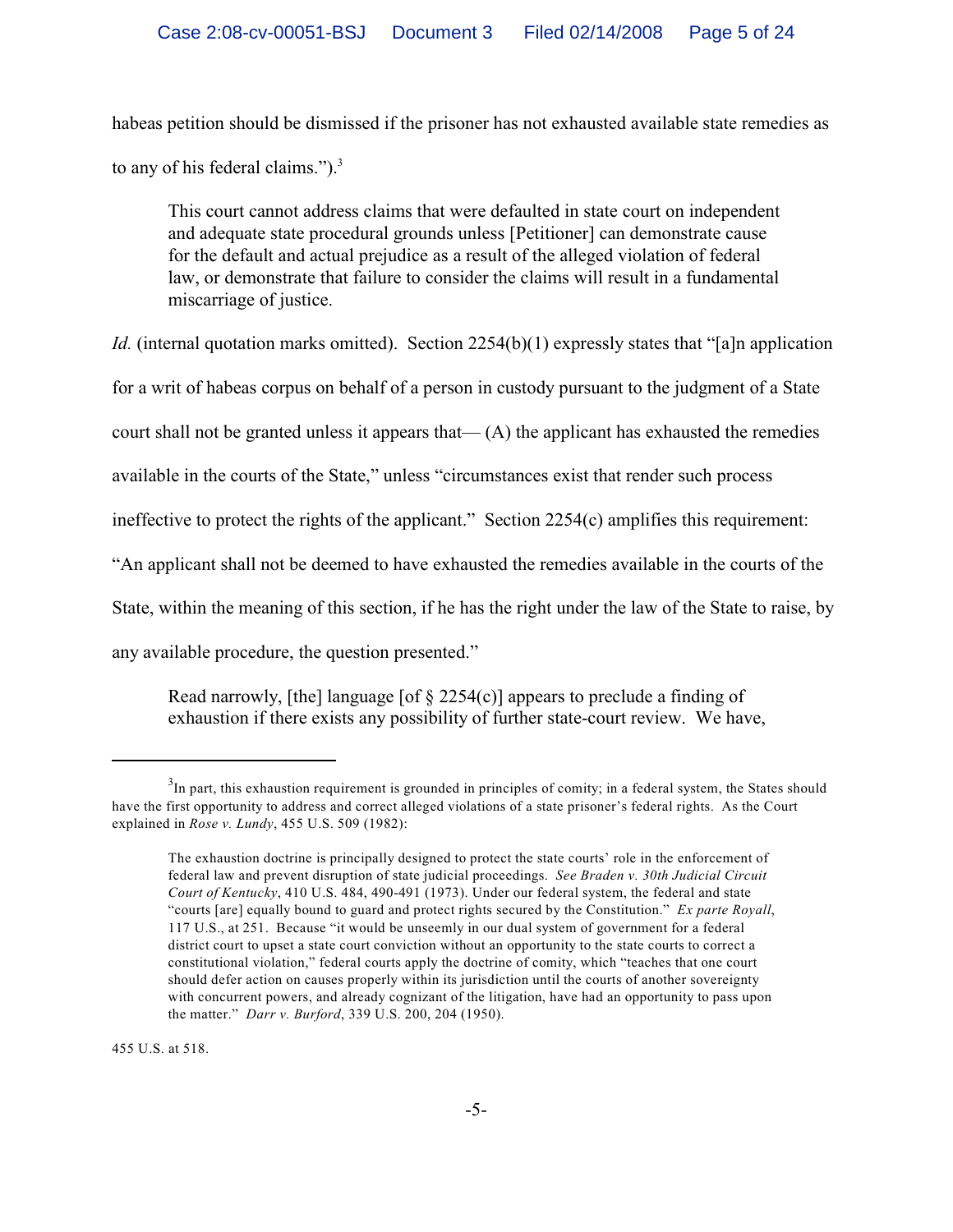however, expressly rejected such a construction, *Brown v. Allen*, 344 U.S. 443, 448-49, n. 3 (1953), holding instead that once the state courts have ruled upon a claim, it is not necessary for a petition "to ask the state for collateral relief, based upon the same evidence and issues already decided by direct review." *Id.* at 447. This interpretation reconciles  $\S 2254(c)$  with  $\S 2254(b)$ , which provides that federal habeas review will lie where state corrective processes are "ineffective to protect the rights of the prisoner." It would be inconsistent with the latter provision, as well as with underlying principles of comity, to mandate recourse to state collateral review whose results have effectively been predetermined, or permanently to bar from federal habeas prisoners in States whose post-conviction procedures are technically inexhaustible.

*Castille v. Peoples*, 489 U.S. 346, 350 (1989). In *Dever v. Kansas State Penitentiary*,

36 F.3d 1531 (10th Cir. 1994), the court of appeals explained that the § 2254(b)(1) exhaustion

requirement is satisfied if the petitioner's federal issue "has been properly presented to the

highest state court," either by direct review of the state court judgment or in a post-conviction

attack. *Id.* at 1534 (citing 17A Charles A. Wright, et al., *Federal Practice and Procedure* §

4264.1, at 339-42 (2d ed. 1988)<sup>4</sup>).

Reber submits that each of the five grounds for relief raised in his § 2254 Petition were

presented to the Utah Court of Appeals and the Utah Supreme Court, though the written opinions issued by those courts do not explicitly address all of the grounds thus raised.

On a preliminary basis, at least, this court is satisfied that Reber's federal claims have been properly presented to the highest State court on direct review of the Eighth District Juvenile Court's adjudication of his delinquency, and  $\S$  2254(b)(1)'s exhaustion requirement has thus

<sup>&</sup>lt;sup>4</sup>The current edition of the treatise says this:

The exhaustion requirement is satisfied if the federal issue has been once presented to the highest state court, provided that it has been properly presented. The federal claim must have been presented to the highest court of the state, either on direct review of the conviction or in a post-conviction attack, except in quite unusual circumstances. The exhaustion requirement is satisfied, however, even if the highest state court exercises discretion not to review the case or does not discuss the federal issue.

<sup>17</sup>B Charles A. Wright, *Federal Practice and Procedure* § 4264.1, at 234-42 (3d ed. 2007) (footnotes omitted).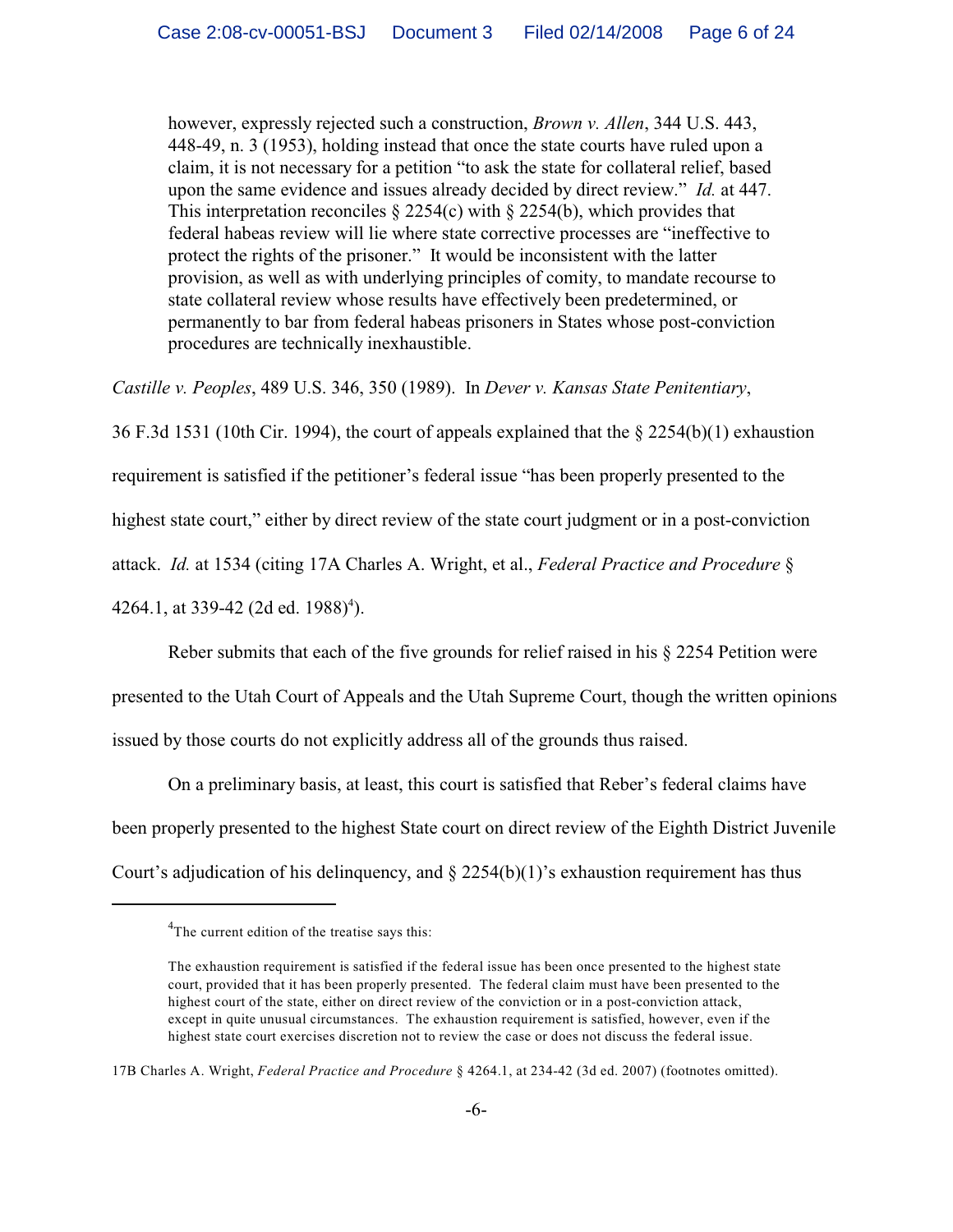been satisfied.<sup>5</sup>

### **Rule 4 Preliminary Review of the Merits**

Whether "it plainly appears from the petition and any attached exhibits that the petitioner is not entitled to relief" within the meaning of Rule 4 of the Rules Governing Section 2254 Proceedings must be measured using the standards that govern the § 2254 remedy. Under § 2254(d), "Relief is permissible only if the state court decision 'was contrary to, or involved an <sup>6</sup> unreasonable application of, clearly established Federal law, as determined by the Supreme Court of the United States.'" *Smith v. Dinwiddie*, 510 F.3d 1180, 1185 (10th Cir. 2007) (quoting 28 U.S.C.  $\S 2254(d)(1)$ .<sup>7</sup>

 $628$  U.S.C.A. § 2254(d) reads:

(d) An application for a writ of habeas corpus on behalf of a person in custody pursuant to the judgment of a State court shall not be granted with respect to any claim that was adjudicated on the merits in State court proceedings unless the adjudication of the claim-

(1) resulted in a decision that was contrary to, or involved an unreasonable application of, clearly established Federal law, as determined by the Supreme Court of the United States; or

(2) resulted in a decision that was based on an unreasonable determination of the facts in light of the evidence presented in the State court proceeding.

<sup>7</sup>Relief under § 2254 is also available where the State court judgment is grounded upon "an unreasonable" determination of the facts in light of the evidence presented." 28 U.S.C.A. § 2254(d)(2). Under § 2254(d)(2), any subsidiary factual findings by the state court are presumptively correct, and a petitioner bears the burden of rebutting that presumption by clear and convincing evidence. 28 U.S.C.A. § 2254(e)(1). Under § 2254(e)(1), a federal district court defers to subsidiary interpretations of state law by the state courts. *See Davis v. Executive Director of Dept. of Corrections*,100 F.3d 750, 771 (10th Cir. 1996); *Bowser v. Boggs*, 20 F.3d 1060, 1065 (10th Cir.) ("We will not second guess a state court's application or interpretation of state law on a petition for habeas unless such application or interpretation violates federal law."), *cert. denied*, 513 U.S. 926 (1994); *see also Mansfield v. Champion*, 992 F.2d 1098, 1100 (10th Cir. 1993) ("In a habeas corpus proceeding under section 2254, a federal court should defer to a state court's interpretation of state law . . . .").

Reber's Petition appears to rely upon the "contrary to clearly established federal law" standard of  $\S 2254(d)(1)$ rather than the "unreasonable determination of the facts" standard of  $\S 22564(d)(2)$ . Reber admits hunting and killing his (continued...)

<sup>&</sup>lt;sup>5</sup> Even if the exhaustion requirement had not been satisfied as to every federal issue now raised, this court would decline to stay the petition and hold it in abeyance, and would proceed instead to address all the claims on the merits. *See Rhines v. Weber*, 544 U.S. 269, 277-78 (2005); 28 U.S.C. § 2254(b)(2) ("An application for a writ of habeas corpus may be denied on the merits, notwithstanding the failure of the applicant to exhaust the remedies available in the courts of the State.").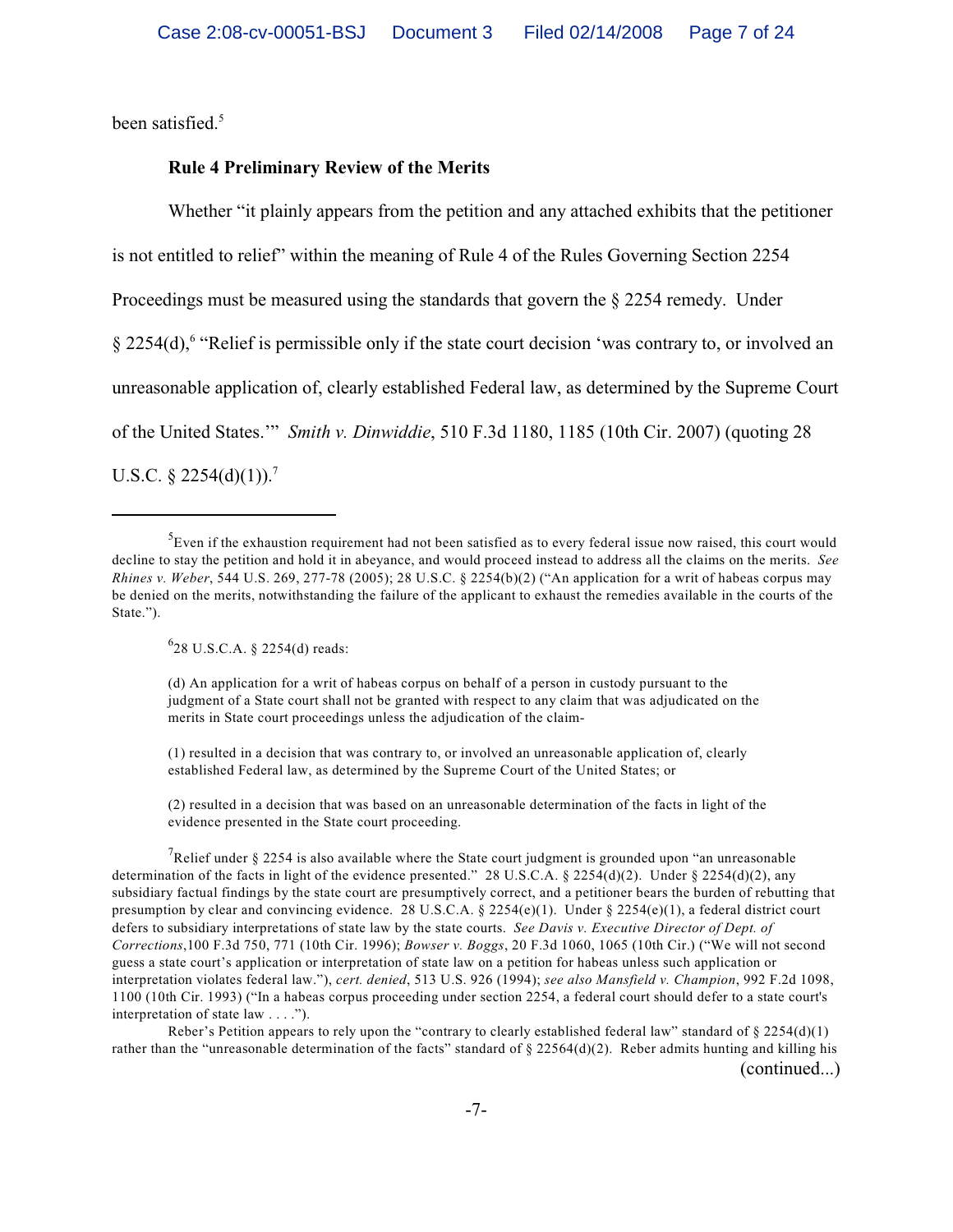For a decision to be "contrary to . . . clearly established federal law,"

a petitioner could show that the state court applies a rule that contradicts the governing law set forth in Supreme Court cases or that the state court confronts a set of facts that are materially indistinguishable from a decision of the Supreme Court and nevertheless arrives at a result different from [their] precedent.

*Id.* at 1186 (quoting *Maynard v. Boone*, 468 F.3d 665, 669 (10th Cir. 2006) (internal quotation

marks and alterations omitted)); *see Williams v. Taylor*, 529 U.S. 362, 404 (2000); *Young v.*

*Sirmons*, 486 F.3d 655, 662-63 (10th Cir. 2007); *Torres v. Lytle*, 461 F.3d 1303, 1311 (10th Cir.

2006). For a state court's decision to involve an "unreasonable application of clearly established

federal law,"

a petitioner must show the state court's application of federal law was "objectively unreasonable," which means "most reasonable jurists exercising their independent judgment would conclude the state court misapplied Supreme Court law." *Id.* at 671. "It is not enough that the decision is clearly wrong or that the reviewing court would have reached a contrary decision. . . . [T]he state court decision must be at such tension with governing U.S. Supreme Court precedents, or so inadequately supported by the record, or so arbitrary as to be unreasonable."

*Id.* (quoting *Maynard*, 468 F.3d at 671 (internal quotation marks omitted)). 8

Moreover, the Tenth Circuit has ruled that "the only federal law that can be clearly

established for purposes of" post-conviction collateral review under § 2254(d) appeal "is

Supreme Court precedent interpreting the Constitution." *Id.*

 $\frac{7}{2}$ ...continued)

first deer without a state or tribal license or permit, as the juvenile court found, and he does not assert that the animal died as a consequence of mistake, accident or negligence.

*See also Cummings v. Sirmons* 506 F.3d 1211, 1222 (10th Cir. 2007): <sup>8</sup>

<sup>&</sup>quot;When reviewing a state court's application of federal law, we are precluded from issuing the writ simply because we conclude in our independent judgment that the state court applied the law erroneously or incorrectly." *McLuckie*, 337 F.3d at 1197. "Rather, we must be convinced that the application was also objectively unreasonable." *Id.* "This standard does not require our abject deference, . . . but nonetheless prohibits us from substituting our own judgment for that of the state court." *Snow v. Sirmons*, 474 F.3d 693, 696 (10th Cir. 2007) (internal quotation marks omitted).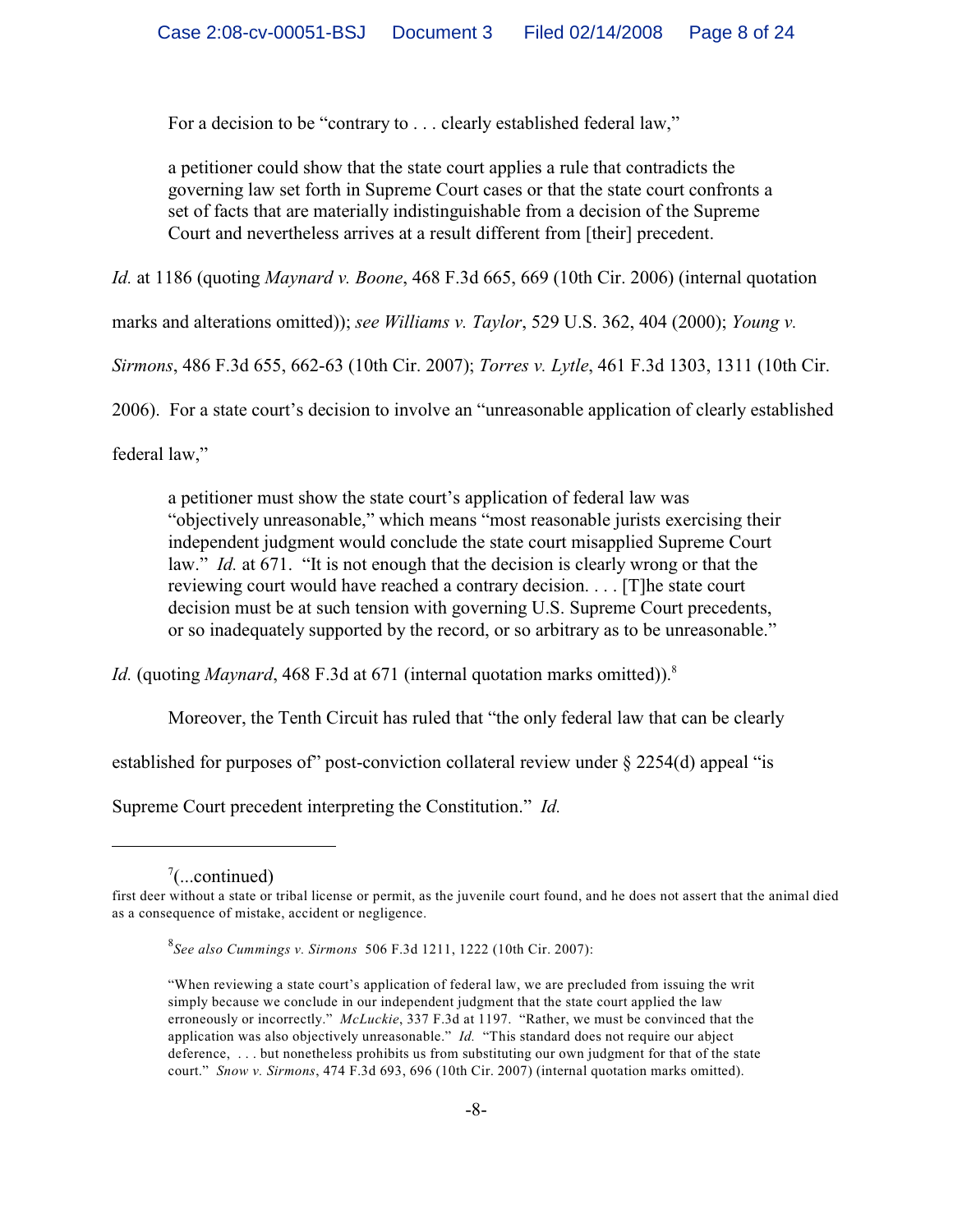We may not rely upon non-constitutional Supreme Court decisions to determine whether § 2254(d) relief is appropriate. Precedents not based on constitutional grounds are "off the table as far as § 2254(d) is concerned." *Early v. Packer*, 537 U.S. 3, 10, 123 S.Ct. 362, 154 L.Ed.2d 263 (2002) (per curiam). Nor may we look to circuit court decisions or Supreme Court decisions interpreting federal common law. *See id.* (holding inapplicable precedents "based on [the Court's] supervisory power over the federal courts, and not on constitutional grounds").

*Id.*

Thus the scope of collateral review of a State court judgment in a § 2254 proceeding proves to be narrow indeed.

### *State of Utah v. Reber* **and "Clearly Established Federal Law"**

To prevail under § 2254, Reber must show that the Utah Supreme Court's decision in *State of Utah v. Reber*, 2007 UT 36, 171 P.3d 406, affirming the Eighth District Juvenile Court's adjudication of his delinquency is "'contrary to, or involved an unreasonable application of, clearly established Federal law, as determined by the Supreme Court of the United States.'" *Smith v. Dinwiddie*, 510 F.3d at 1185 (quoting 28 U.S.C. § 2254(d)(1)). To that end, Reber argues that (1) the juvenile court denied him due process under the Fourteenth Amendment by "eliminating intent as an element of the offense charged," largely by rejecting his "ignorance or mistake of law" defense; and (2) the juvenile court lacks jurisdiction over members of federally recognized Indian tribes exercising their hunting rights within the boundaries of an Indian reservation, including Reber, who asserts that he is a member of the Uintah Band of Indians.

### **(1) Reber's Ignorance or Mistake of Law Defense**

Reber asserts that he raised the defense before the juvenile court that, in killing the deer in 2002 for which he was charged, he was acting "solely at the direction of his father," whose direction ostensibly was based upon a reading of applicable federal statutory and case law that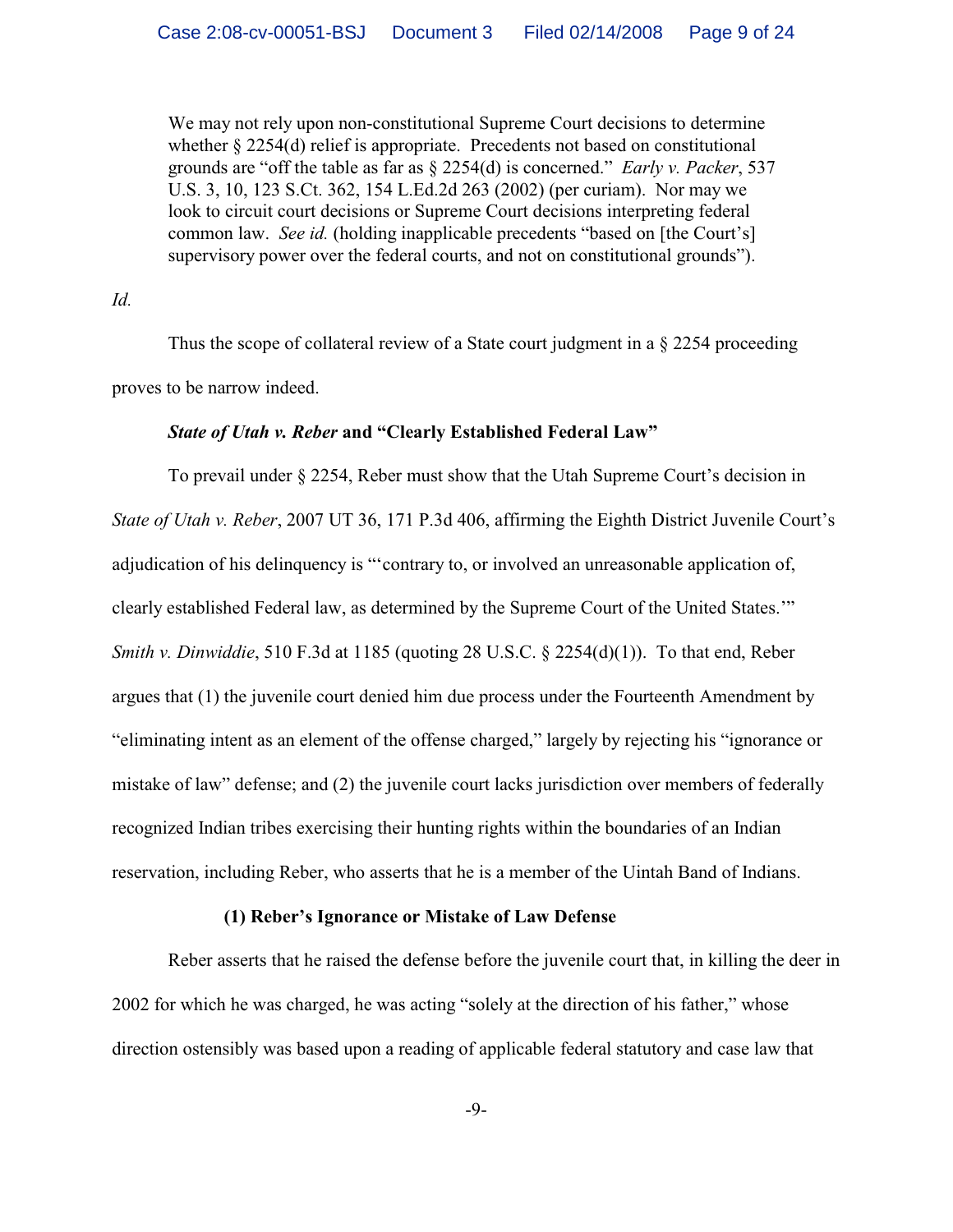indicates that members of the Uintah Band of Indians have the right to hunt within the

boundaries of the Uintah and Ouray Indian Reservation free of state regulation whether or not

they are enrolled members of the Ute Indian Tribe of the Uintah and Ouray Reservation.

As Reber points out, the defense of "ignorance or mistake of fact or law" is recognized

by Utah Code Ann. § 76-2-304(2), which reads:

(2) Ignorance or mistake concerning the existence or meaning of a penal law is no defense to a crime unless:

 (a) Due to his ignorance or mistake, the actor reasonably believed his conduct did not constitute an offense, and

 (b) His ignorance or mistake resulted from the actor's reasonable reliance upon:

 (i) An official statement of the law contained in a written order or grant of permission by an administrative agency charged by law with responsibility for interpreting the law in question; or

 (ii) A written interpretation of the law contained in an opinion of a court of record or made by a public servant charged by law with responsibility for interpreting the law in question.<sup>9</sup>

But § 76-2-304(2) recognizes this defense as a matter of Utah law, not of "clearly established federal law." Beyond that, Reber cites no legal authority—state or federal—for his further assertion that "a minor cannot be held criminally responsible for acts committed at the direction of a responsible adult," (Petition at 7), even assuming that the adult gives such direction based upon ignorance or mistake of law within the meaning of  $\S$  76-2-304(2), as Reber appears to

argue.

 $\frac{9}{3}$ . The language of section 76-2-304 clearly and unambiguously requires a written interpretation, by either a court of record or a public servant, in order for mistake of law to be an available defense." *State v. Norton*, 2003 UT App 88, ¶ 13, 67 P.3d 1050, 1053.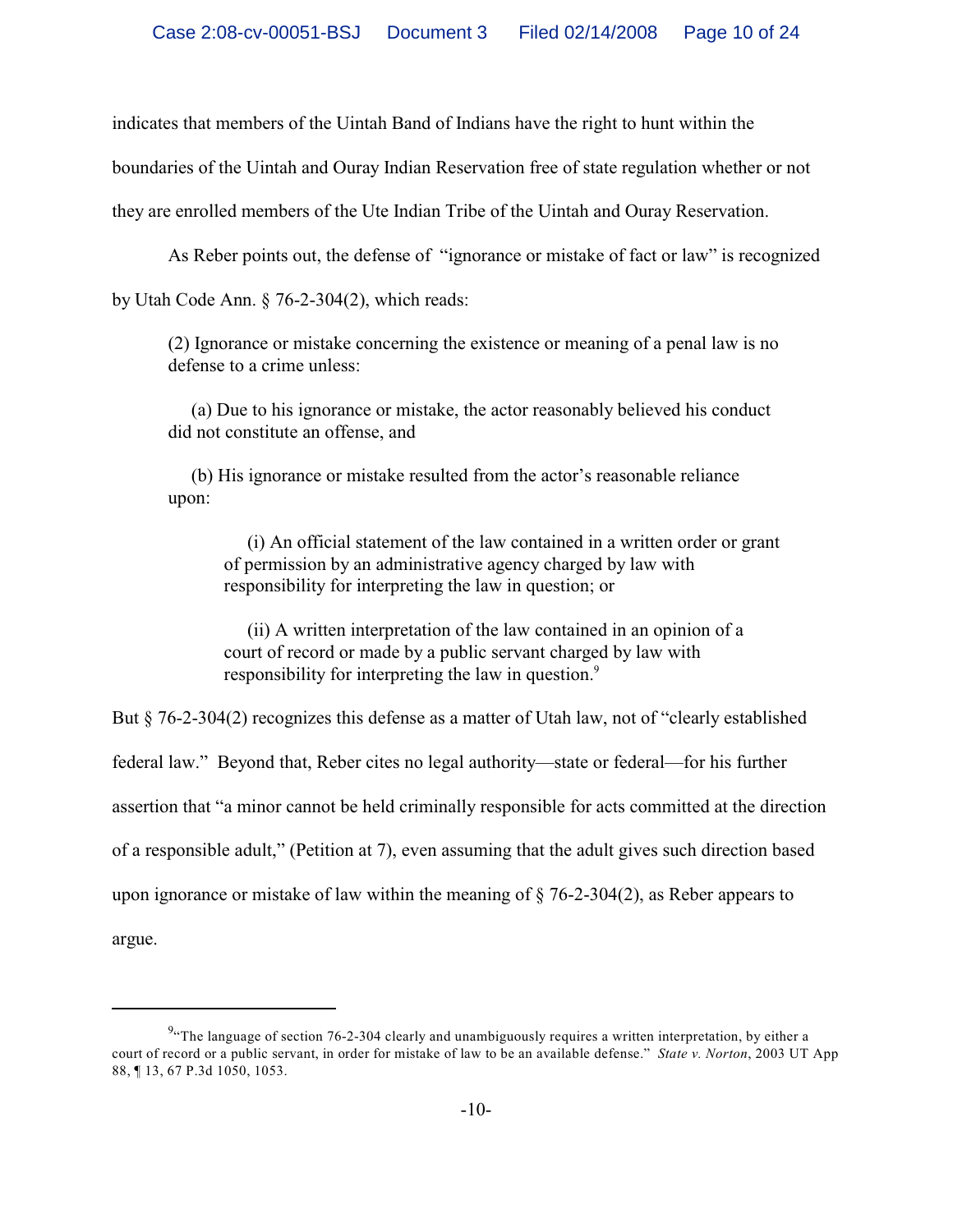"The rule that 'ignorance of the law will not excuse' is deep in our law . . . ." *Lambert v. California*, 355 U.S. 225, 228 (1957) (quoting *Shevlin-Carpenter Co. v. Minnesota*, 218 U.S. 57, 68 (1910) (observing that "innocence cannot be asserted of an action which violates existing law, and ignorance of the law will not excuse")). Generally, under current State criminal laws, "ignorance or mistake of fact or law is a defense when it negatives the existence of a mental state essential to the crime charged." 1 Wayne R. LaFave & Austin W. Scott, Jr., *Substantive Criminal Law* § 5.1, at 575 (1986) (footnote omitted).<sup>10</sup> Under the Utah statute, if the requisites of § 76-2-304(2) are met, ignorance or mistake of law becomes a question of reasonable conduct under the circumstances.<sup>11</sup>

Absent clear authority transmuting a state court's fact-driven application of a state statutory "ignorance or mistake of fact or law" defense into a matter of federal constitutional Due

 $10$ In this instance, to be found guilty of wanton destruction of protected wildlife under Utah Code Ann. § 23-20-4, Reber must be found to have captured, injured, or destroyed protected wildlife through "intentional, knowing, or reckless conduct as defined in Section 76-2-103," Utah Code Ann. § 23-20-4(1)(c)(i), or to have done so under other circumstances apparently absent in this case (e.g., at night with the use of a weapon).

 $<sup>11</sup>$ Reber asserts that in hunting and killing his first deer in 2002, he relied upon the instructions and advice of his</sup> father, not upon his own reading of "[a] written interpretation of the law contained in an opinion of a court of record or made by a public servant charged by law with responsibility for interpreting the law in question," as Utah Code Ann. § 76-2-304(2) unambiguously requires. Even if the Petitioner had read the Tenth Circuit's opinion in *Timpanogos Tribe v. Conway*, 286 F.3d 1195 (10th Cir. 2002), to mean what his father ostensibly told him it meant—that hunting on the Uintah and Ouray Reservation without a state or tribal license or permit did not constitute an offense because it was their "inherent tribal right" to do so as members of the Uintah Band—it plainly appears that he cannot show that the State juvenile court made an "unreasonable determination of the facts" in concluding that the Rebers did *not* reasonably rely on *Timpanogos Tribe* for purposes of Utah Code Ann. § 76-2-304(2).

*Timpanogos Tribe* does *not* hold that the Uintah Band or anyone else has the right to hunt on Reservation lands free of federal, state and tribal regulation. It does say that a claim of tribal hunting rights raises a federal question within the jurisdiction of the federal courts, but the *Timpanogos* panel did not undertake to decide whether the Timpanogos Tribe has such rights, or to define what those rights may be. *Timpanogos Tribe* cannot fairly be read in isolation from other Tenth Circuit case law on the subject, such as *United States v. Felter*, 752 F.2d 1505 (10th Cir. 1985), which held that persons listed on the Final Mixed-Blood Roll retained their tribal hunting and fishing rights, and *United States v. Murdock*, 132 F.3d 534, 535 (10th Cir. 1997), which held that their descendants do not have such rights and that the Uintah Band of Indians has no hunting rights independent of the Ute Indian Tribe.

Reber thus would not be entitled to relief under the "unreasonable determination of facts" standard of  $§$  2254(d)(2).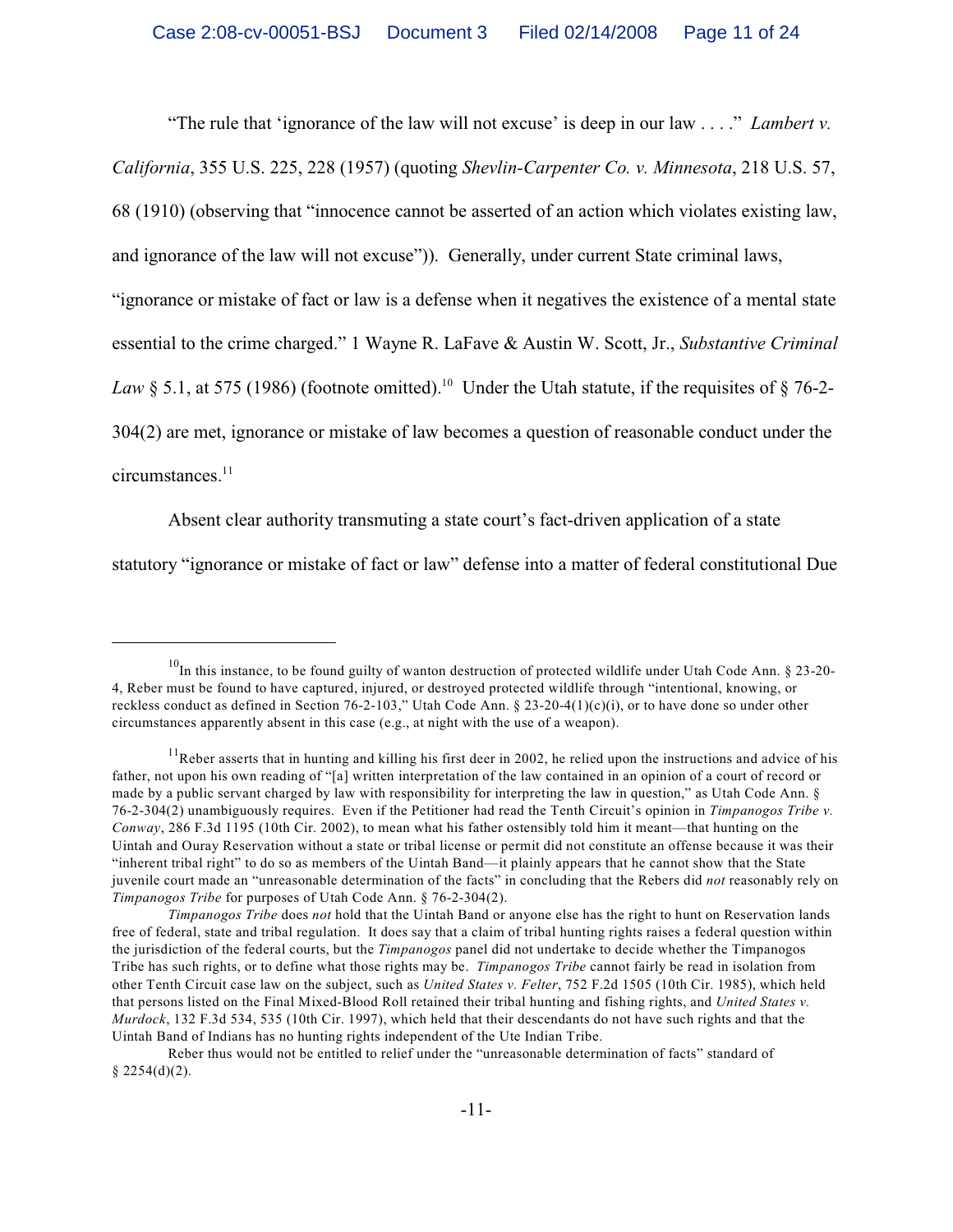Process under the Fourteenth Amendment,<sup>12</sup> this ground for relief simply fails to raise a *federal* issue concerning whether Reber is "in custody in violation of the Constitution or laws or treaties of the United States." It thus cannot serve as the basis for relief under  $\S 2254(d)(1)$ .

# **(2) Reber's Tribal Hunting Rights Claim**

Reber's jurisdictional claim rests upon several premises: (1) the State cannot exercise jurisdiction over a member of a federally recognized Indian tribe hunting on tribal lands; (2) an Indian tribe's determination of its membership is binding upon a State court; (3) the Uintah Band of Indians continues to exist as a federally recognized Indian tribe separate and apart from the Ute Indian Tribe of the Uintah and Ouray Reservation; (4) the Uintah Band retains tribal hunting rights on the Uintah and Ouray Reservation; and (5) a member of the Uintah Band of Indians born prior to the 1954 enactment of the Ute Partition Act  $(UPA)^{13}$  and not included by name on

<sup>&</sup>lt;sup>12</sup>Reber's § 2254 Petition cites no authority on this issue, but his earlier Petition for Certiorari cited two cases: *Bouie v. City of Columbia*, 378 U.S. 347 (1964), and *Cox v. Louisiana*, 379 U.S. 559 (1965). *Bouie* offers no direct support for Reber's Due Process claim. *Bouie* held that a new judicial construction of a criminal statute "may not be applied retroactively . . . to impose criminal penalties for conduct committed at a time when it was not fairly stated to be criminal," a limitation akin to that imposed by the Constitution's Ex Post Facto Clause (U.S. Const., Art. I, § 9). *Id.* at 362. *Cox* invoked a form of estoppel where the defendant had relied on the assurances of government authorities that his contemplated conduct (picketing near a courthouse) was lawful, only to be prosecuted for such conduct; "to sustain appellant's later conviction for demonstrating where [public officials] told him he could 'would be to sanction an indefensible sort of entrapment by the State – convicting a citizen for exercising a privilege which the State had clearly told him was available to him.'" *Id.* at 571 (quoting *Raley v. Ohio*, 360 U.S. 423, 426 (1959)). In *Cox*, the police chief, among other officials at the scene, gave permission for the student demonstration to take place across the street from the courthouse, for which Cox was subsequently charged.

<sup>&</sup>lt;sup>13</sup> Act of August 27, 1954, ch. 1009, 68 Stat. 868, *codified as amended at* 25 U.S.C.A. §§ 677-677aa (2001). As the Tenth Circuit has explained:

The purpose of the Act was to divide and distribute "the assets of the Ute Tribe of the Uintah and Ouray Reservation in Utah between the mixed-blood and full-blood members thereof," to terminate federal supervision over the mixed-blood members, and to prepare the fullblood members for termination of federal supervision over them. 25 U.S.C. § 677.

*United States v. Murdock*, 132 F.3d 534, 535 (10th Cir. 1997), *cert. denied*, 525 U.S. 810 (1998). The so-called Termination Policy was repudiated by the federal government before the "full-blood" Utes were ever considered to be ready for termination. *United States v. Felter*, 546 F.Supp. 1002, 1006 n.5 (D. Utah 1982), *aff'd*, 752 F.2d 1505 (10th Cir. 1985). The remaining "full-blood" members of the Ute Indian Tribe continue to belong to a federally recognized (continued...)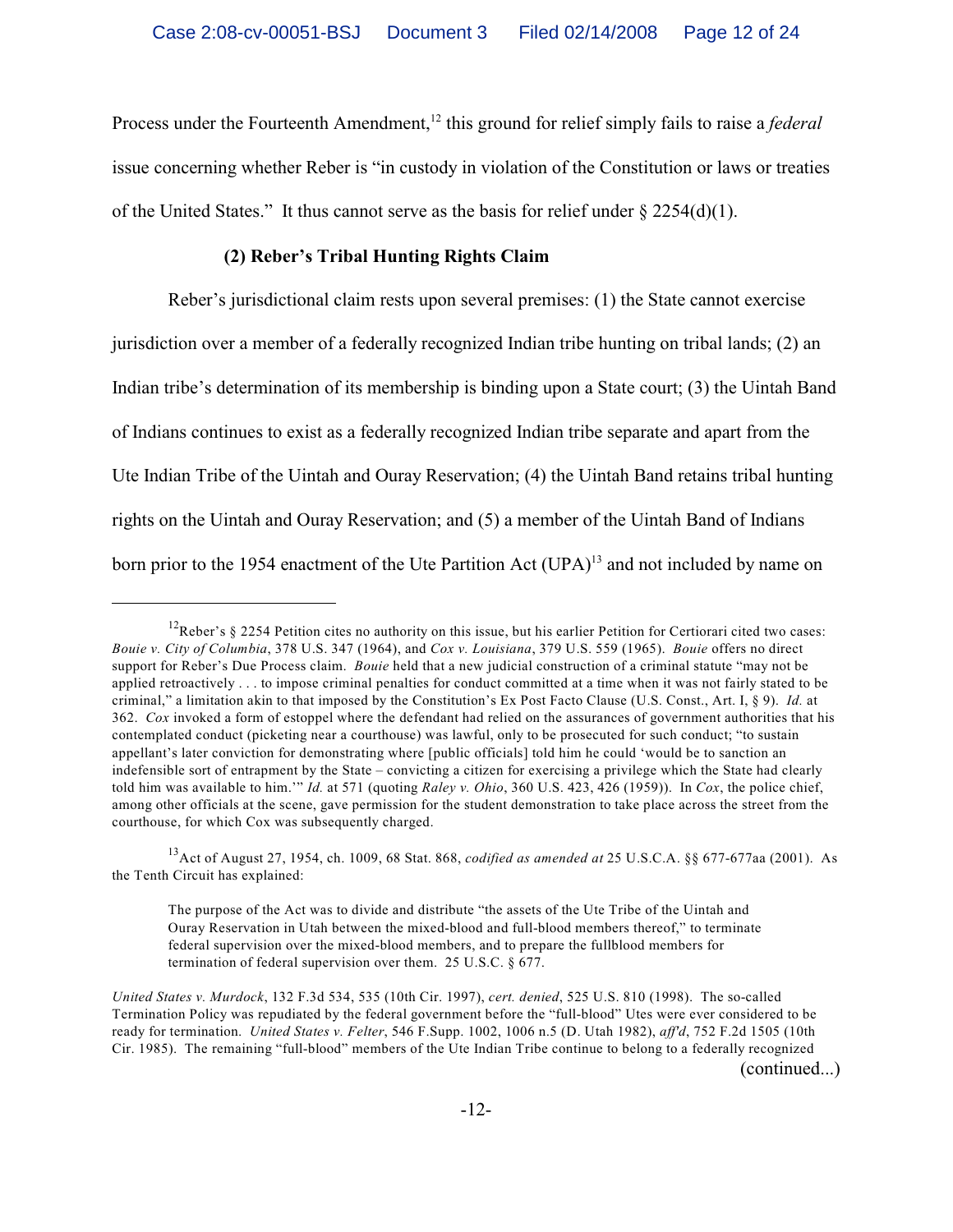the Final Mixed-Blood Roll prepared pursuant to that Act cannot be deemed to be terminated from federal recognition as an "Indian" or as a tribal member of the Uintah Band of Indians. Reber's first two premises reflect well-settled principles of federal Indian law that were not in genuine dispute in his State court appeals; his third and fourth premises have already been expressly rejected by the Tenth Circuit in prior cases; and his fifth and final—and most novel premise cannot be decisive of Reber's claim to § 2254 relief in this proceeding.

## **Indian Tribal Hunting and Fishing Rights**

"The right to hunt and fish on reservation land is a long established tribal right." *United States v. Felter*, 752 F.2d 1505, 1509 (10th Cir. 1985). Moreover, "'[a]side from the right to hunt or fish on tribal lands to the exclusion of others, the tribe possesses the discretion inherent in the police power to regulate and allocate the fish and game resources as it sees fit, within the constraints imposed by law.'" *Id.* at 1511 (quoting *United States v. Felter*, 546 F. Supp. 1002, 1023 (D. Utah 1982)); *see also New Mexico v. Mescalero Apache Tribe*, 462 U.S. 324 (1983) <sup>14</sup> (comprehensive tribal regulatory scheme preempted state regulation of non-member hunting and fishing on the reservation).

Nothing in the Utah Supreme Court's *Reber* opinion disputes this proposition.

## **Tribal Authority to Determine Membership**

In the absence of express legislation by Congress to the contrary, a tribe has complete

 $13$ (...continued)

Indian tribe, along with those who have subsequently been enrolled as members under the Tribe's constitution, by-laws and membership ordinances.

<sup>&</sup>lt;sup>14</sup>In *United States v. Felter*, the Tenth Circuit held that the Ute Partition Act did not abrogate tribal hunting and fishing rights of the so-called "mixed-blood" Ute Indians who were thereby terminated from federal supervision and Ute tribal membership.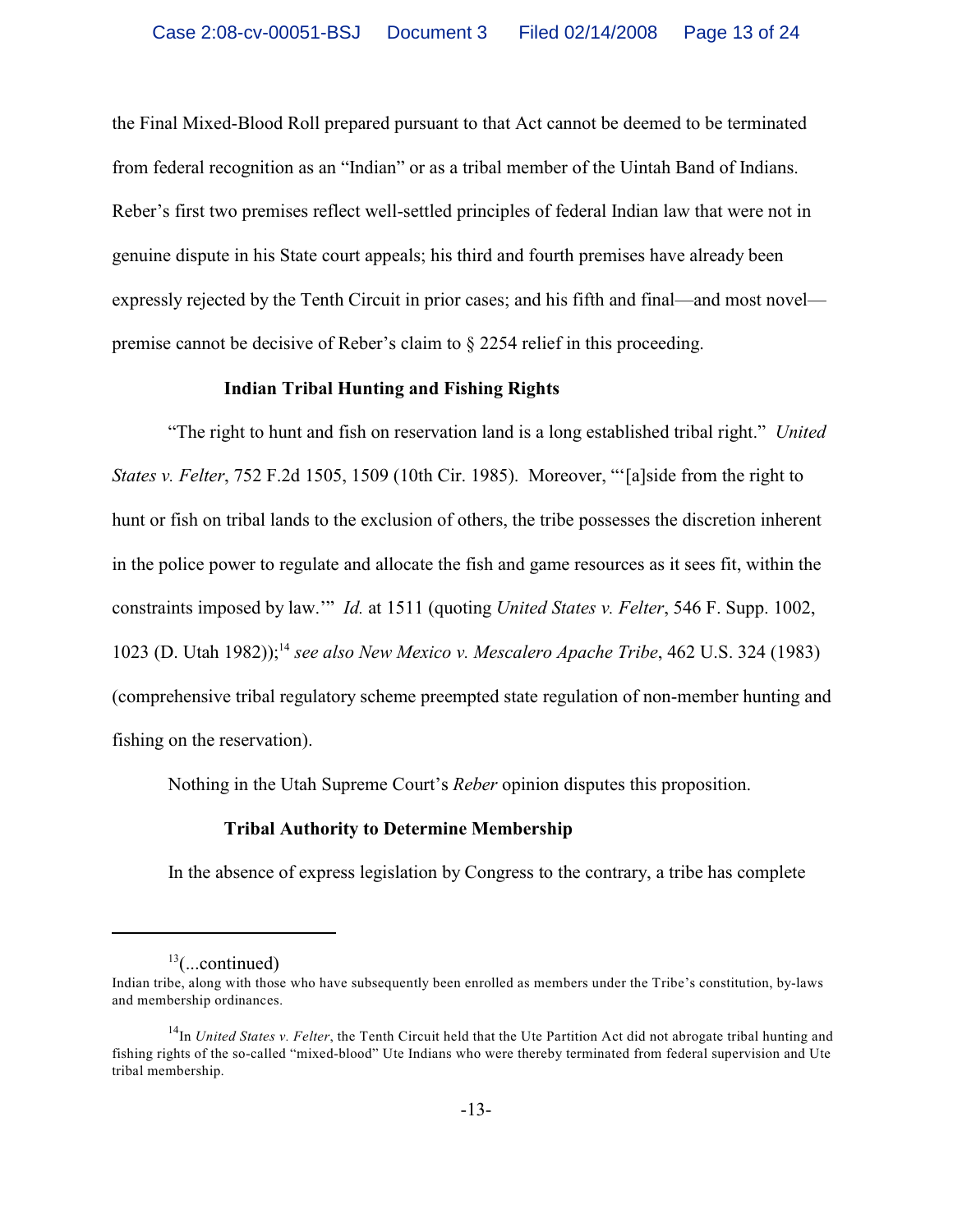authority to determine all questions of its own membership. *See, e.g.*, *Santa Clara Pueblo v. Martinez*, 436 U.S. 49, 72 (1978) ("A tribe's right to define its own membership for tribal purposes has long been recognized as central to its existence as an independent political community."); *MacArthur v. San Juan County*, 497 F.3d 1057, 1074 (10th Cir. 2007) (noting that "'Indian tribes retain their inherent power . . . to determine tribal membership'") (quoting *Montana v. United States*, 450 U.S. 544, 564 (1981))); *Williams v. Gover*, 490 F.3d 785, 789 (9th Cir. 2007) ("An Indian tribe has the power to define membership as it chooses, subject to the plenary power of Congress."); *Ordinance 59 Assn. v. United States Dept. of the Interior*, 163 F.3d 1150 (10th Cir. 1998) (noting that Indian tribes "tribes . . . have exclusive authority on membership determinations for tribal purposes"); *Adams v. Morton*, 581 F.2d 1314, 1320 (9th Cir. 1978) ("[U]nless limited by treaty or statute, a Tribe has the power to determine tribal membership."); *Apodaca v. Silvas*, 19 F.3d 1015, 1016 (5th Cir. 1994) (per curiam); *Smith v. Babbitt*, 100 F.3d 556 (8th Cir. 1996); *Prairie Band of Pottawatomie Tribe of Indians v. Udall*, 355 F.2d 364 (10th Cir. 1966). See also, Felix S. Cohen, *Handbook of Federal Indian Law* 98-100, 133-37 (1942 ed.).

In *Reber*, the Utah Supreme Court expressly acknowledged this general principle: "we are not at liberty to decide which individuals are or should be 'recognized as an Indian' by Indian tribes or the federal government. Such recognition is at the discretion of those entities." 2007 UT 36, ¶ 26, 171 P.3d at 410; *accord Murdock*, 132 F.3d at 540 ("We are not at liberty to define tribal membership in a manner at odds with the Tribe's exercise of its sovereign right to do so.")

Reber's first two premises thus remain beyond dispute. But by themselves, they are not decisive of his § 2254 claim.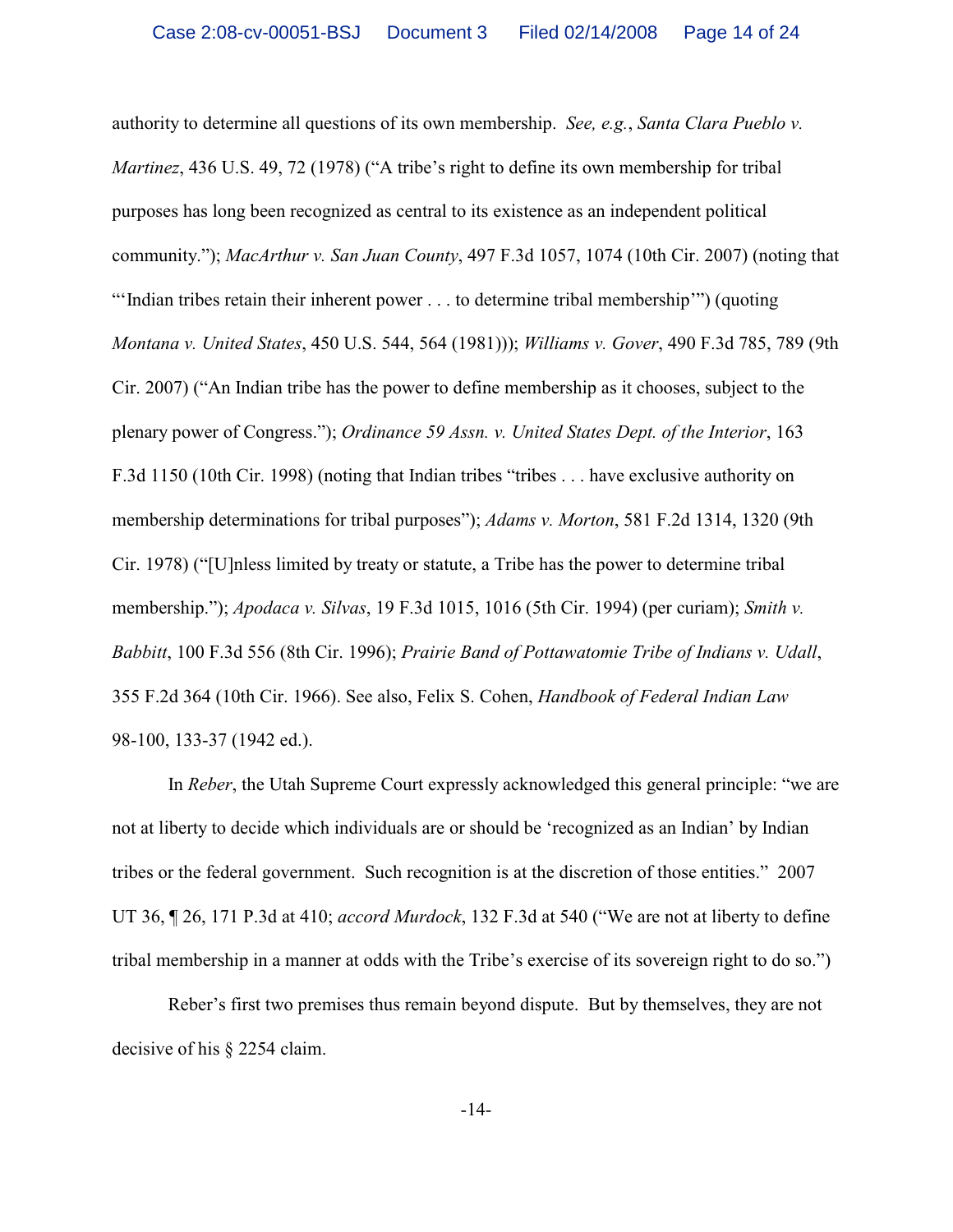Reber's third and fourth premises, *viz.*, that the Uintah Band of Indians continues to exist as a federally recognized Indian tribe separate and apart from the Ute Indian Tribe of the Uintah and Ouray Reservation, and that it retains hunting rights within that reservation, appear essential to his claim for § 2254 relief, but they have already been rejected by the Tenth Circuit.

# **Continuing Existence of the Uintah Band of Indians**

This court has already summarized the early history of the Uintah Valley Reservation, which was set aside for the use and occupancy of the Uintah Band, among others. *See Ute Indian Tribe v. State of Utah*, 521 F Supp. 1072, 1092-1100, 1111-1132 (D. Utah 1981), *aff'd in part, rev'd in part en banc*, 773 F.2d 1087 (10th Cir. 1985); *see also Ute Indian Tribe of the Uintah and Ouray Reservation v. State of Utah*, 114 F.3d 1513 (10th Cir. 1997), *cert. denied*, 522 U.S. 1107 (1998).

Pursuant to provisions of the Indian Reorganization Act of 1934, 25 U.S.C.A. § 476 (2001), the Uintah, White River, and Uncompahgre bands formed the Ute Indian Tribe of the Uintah and Ouray Reservation in 1937. *See* Constitution and By-laws of the Ute Indian Tribe of the Uintah and Ouray Reservation (approved January 19, 1937) (*available at*

## <http://thorpe.ou.edu/IRA/utecons.html>).

Thereafter, in June 1950, representatives of the members of the Uncompahgre, White River, and Uintah Bands signed a series of five tribal resolutions which completed the transition, which began with the Constitution, from loosely-knit bands to unified Ute Tribe. . . . Under the resolutions, the entire Tribe would share equally in all tribally-held land, in any proceeds from such land, and in any claims for lands ceded to the United States which predated the formal creation of the Ute Indian Tribe without regard to band derivation.

*Hackford v. Babbitt*, 14 F.3d 1457, 1461 (10th Cir. 1994) (record citations omitted). The Tenth Circuit read these documents as extinguishing the separate existence of the Uintah Band: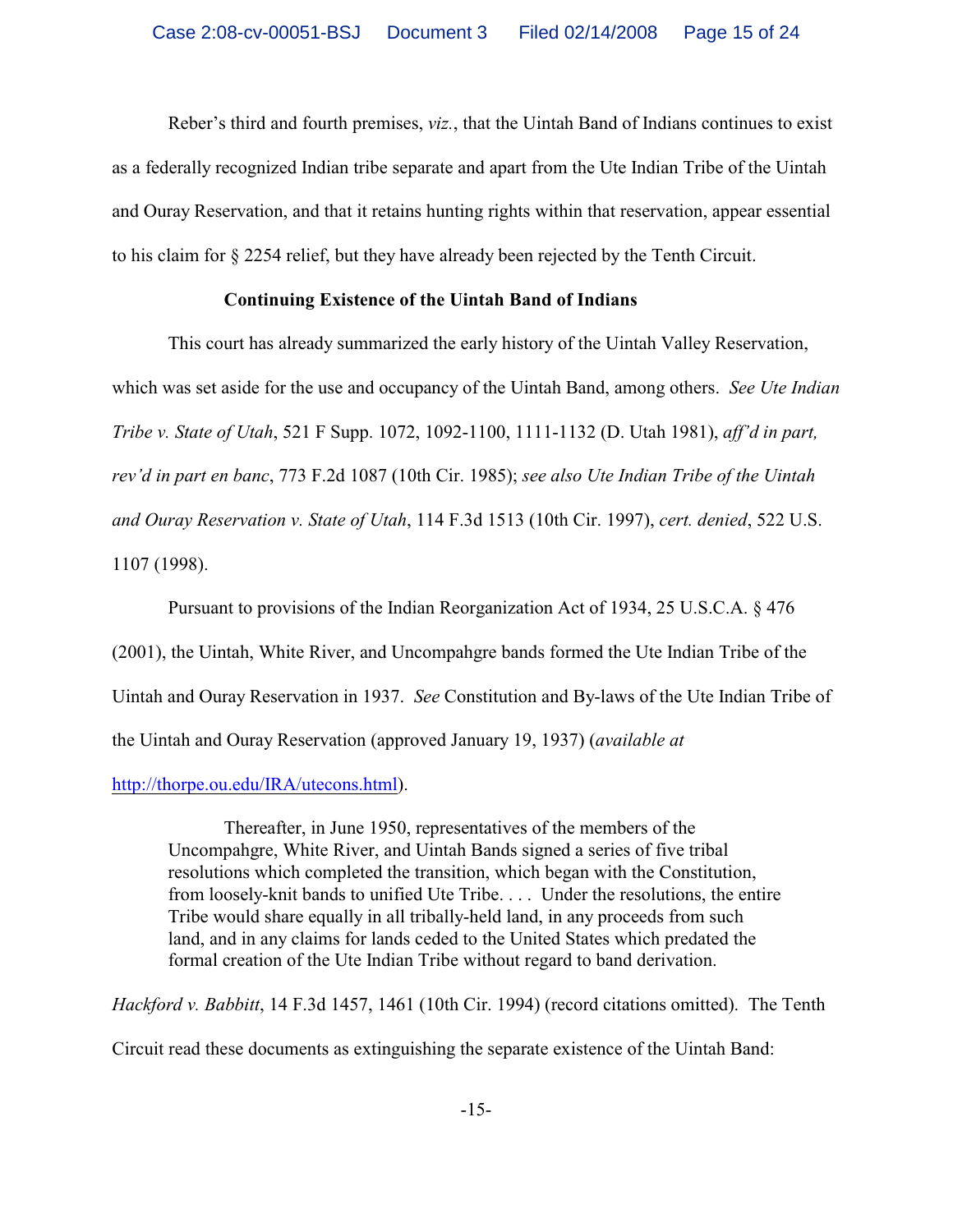The Preamble to the Constitution of the Ute Indian Tribe states that "the Ute Indians of the Uintah, Uncompahgre and Whiteriver Bands hereafter to be known as the Ute Indian Tribe of the Uintah and Ouray Reservation . . . do ordain and establish this Constitution for the Ute Indian Tribe of the Uintah and Ouray Reservation." . . . Article I provides that "[t]he Jurisdiction of the Ute Indian Tribe of the Uintah and Ouray Reservation shall extend to the territory within the original confines of the Uintah and Ouray Reservation. . . ." Significantly, Article VI, § 4 states:

Any rights and powers heretofore vested in the Tribe or bands of the Uintah and Ouray Reservation but not expressly referred to in this Constitution shall not be abridged by this article, but may be exercised by the people of the Uintah and Ouray Reservation *through the adoption of appropriate By-laws and constitutional amendments*.

The Constitution thus makes clear that the Bands ceased to exist separately outside the Ute Tribe, that jurisdiction over what was formerly the territory of the Uintah Band was to be exercised by the Ute Tribe, and that the rights formerly vested in the Uintah Band were to be defined by the Ute Constitution and exercised by the Ute Tribe. . . .

*United States v. Murdock*, 132 F.3d 534, 541 (10th Cir. 1997), *cert. denied*, 525 U.S. 810

(1998)(emphasis supplied by court; record citations omitted). "In light of these provisions," the

Tenth Circuit concluded, "Mr. Murdock's argument that the Uintah Band's hunting and fishing

rights retain a separate existence and belong only to the Uintah Band is groundless. Even if Mr.

Murdock is correct that the Uintah Band continues to maintain its own identity, under the Ute

Constitution the Band does so only within the context of the Ute Tribe." *Id.*

## **Hunting Rights of the Uintah Band**

In the State courts, Reber and others argued that once an Indian tribe acknowledges

persons as members, the sole question remaining for the court is whether the tribe holds hunting rights, not whether the defendants are Indians. As to that "sole question," the *Reber* court simply

followed federal law as previously decided by the Tenth Circuit in *Murdock*: "'[the] argument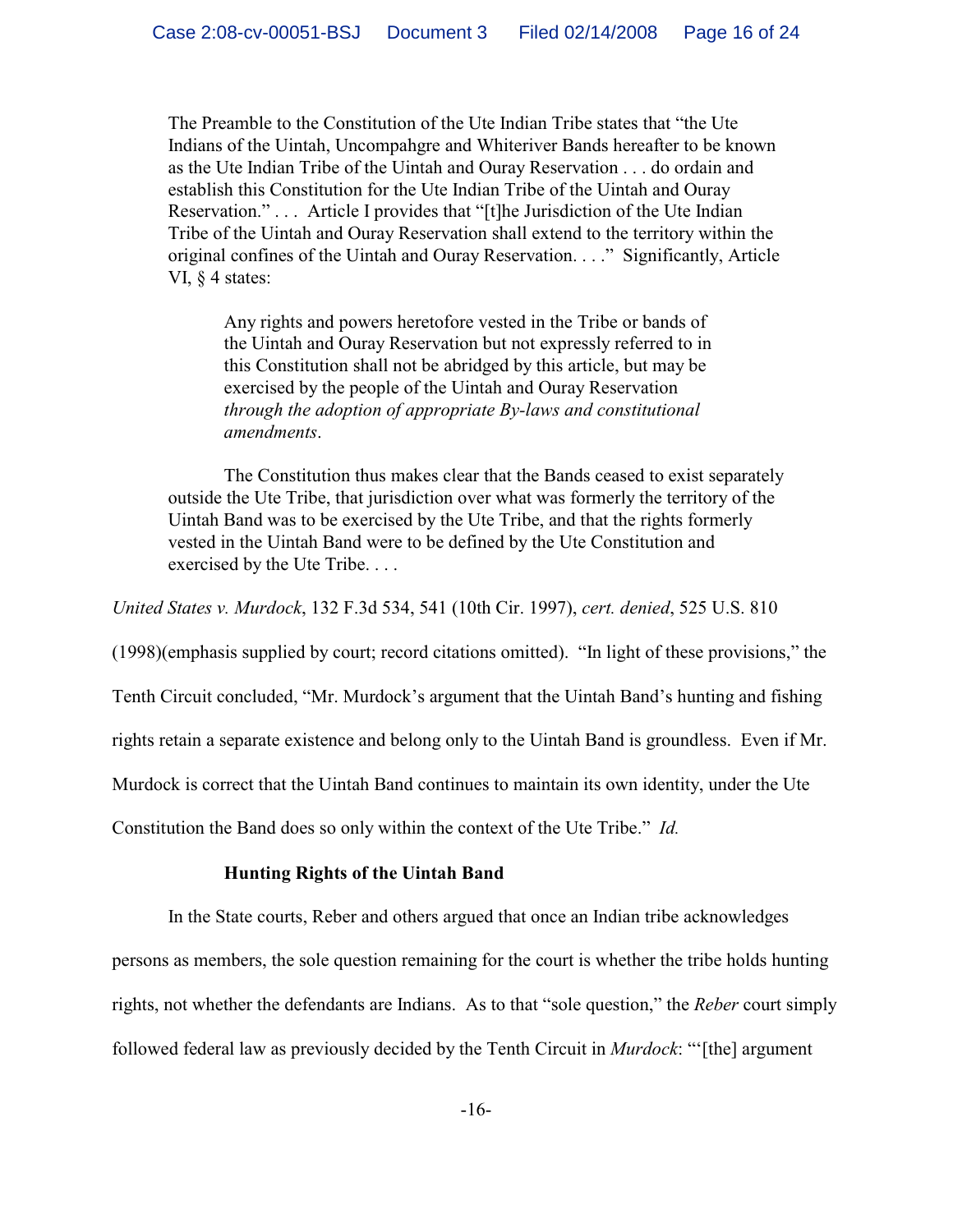that the Uintah Band's hunting and fishing rights retain a separate existence and belong only to the Uintah Band is groundless.'" *Reber*, 2007 UT 36, ¶ 24, 171 P.3d at 410 (quoting *Murdock*, 132 F.3d at 541). Where the defendants "concede that they are not members of the Ute Tribe," *id.* at  $\P$  25, it follows that Reber and others were not Indians exercising tribal hunting rights on Uintah and Ouray Indian Reservation lands free from State jurisdiction. *Id.* at ¶¶ 25-27, 171 P.3d at 410-11.

In *Murdock*, the Tenth Circuit concluded that Murdock "has no right of user in hunting and fishing rights originally granted to the Uintah Tribe"—rights now owned and regulated by the Ute Indian Tribe and exercised by its members and persons named on the Final Mixed-Blood Roll—and it affirmed his conviction under 18 U.S.C.A. § 1165 (2000), which prohibits hunting on land belonging to an Indian Tribe without lawful authority or permission. 132 F.3d at 535, 541.<sup>15</sup>

The *Reber* court reached essentially the same conclusion regarding the petitioner for essentially the same reasons, and it affirmed the juvenile court's exercise of jurisdiction and its adjudication of Reber's delinquency.

<sup>&</sup>lt;sup>15</sup>Timpanogos Tribe v. Conway, 286 F.3d 1195 (10th Cir. 2002), does not hold to the contrary. While the panel in that case ruled that "the Tribe here may establish federal question jurisdiction in asserting its hunting rights despite the fact that it is not recognized by the Department of the Interior," *id.* at 1203-04, it did *not* hold that "as Indians of Utah Territory inhabiting the Uinta Valley, the plaintiffs had made out a prima facie case that they possessed the right to hunt and fish on the Uintah and Ouray Reservation," a Reber's Petition now asserts. (Petition at 6.) The *Timpanogos Tribe* panel simply agreed with the district court that if taken as true, the allegations of the complaint were sufficient to survive a Rule 12(b) motion to dismiss. 286 F.3d at 1204.

On remand, the court granted summary judgment in favor of the defendants, rejecting the plaintiff's assertion that the Uintah Valley Reservation was set aside for the Timpanogos Shoshones rather than the Ute bands that came to reside there and still govern the reservation today. (*See* Order, filed January 24, 2005 (dkt. no. 153), *Timpanogos Tribe v. Conway*, Civil No. 2:00-CV-734TC (D. Utah).) The Timpanogos Tribe failed to rebut expert testimony establishing that the Timpanogos Band merged with the Uintah Band circa 1865 and ceased to maintain a tribal identity independent of the Uintah Band or the Ute Tribe. (*Id.*) The plaintiff's appeal from that ruling was subsequently dismissed pursuant to 10th Cir. R. 42.1 for failure to prosecute. *See* Order, *Timpanogos Tribe v. Conway*, Case No. 05-4059 (10th Cir. October 19, 2005) (unpublished disposition).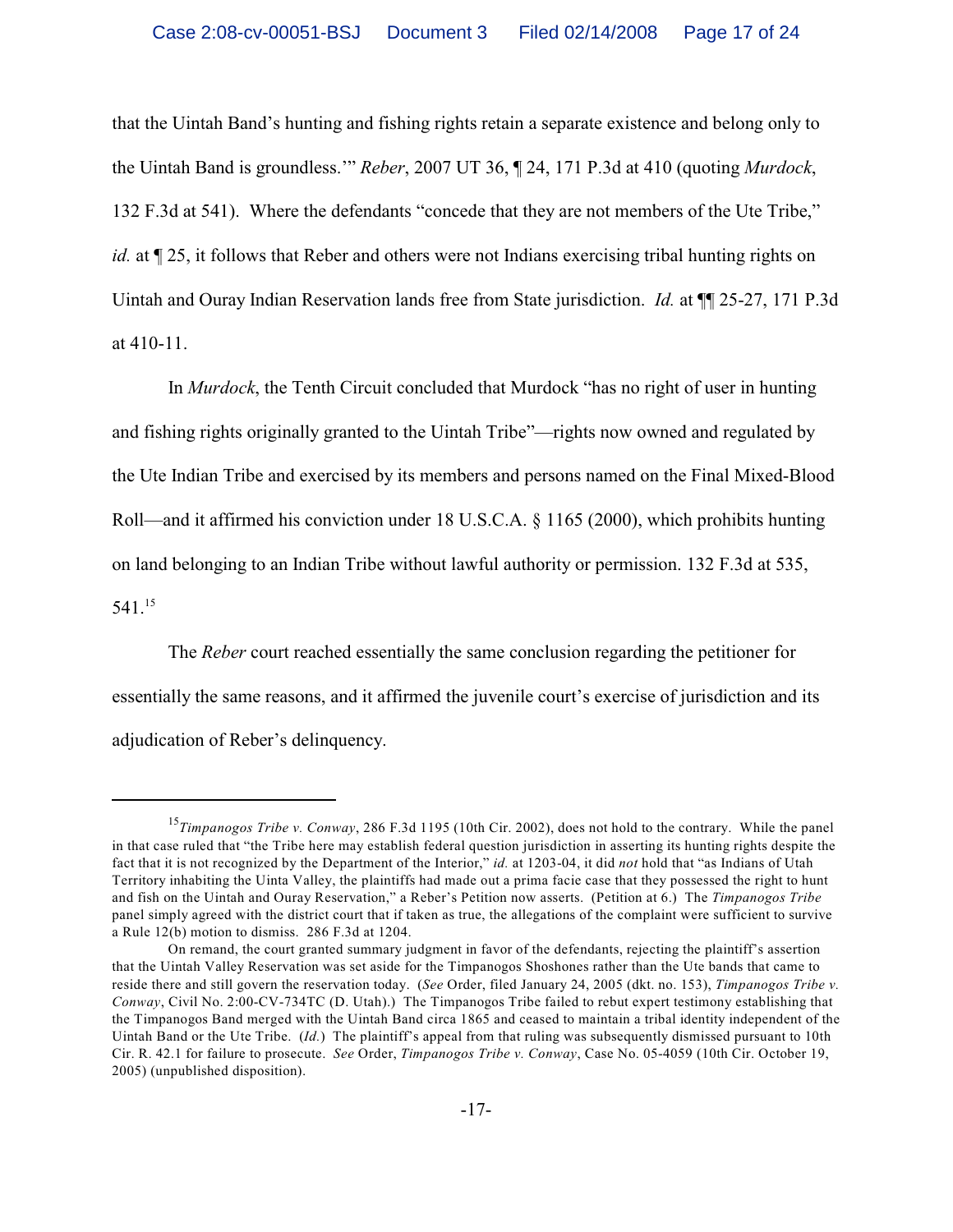## **Reber and the Ute "Mixed-Blood" Roll**

Reber attempts to chart a course that avoids the shoals of existing Tenth Circuit precedent by asserting his fifth premise: that his father, a Uintah Band member, effectively opted out of termination of federal recognition of his Indian status under the Ute Partition Act through his omission from the Final Mixed-Blood Roll promulgated by the Secretary of the Interior pursuant

to that  $Act.^{16}$ 

As the court of appeals explained in *Murdock*, the Ute Partition Act:

defined full-bloods as those tribal members possessing one-half degree of Ute Indian blood and a total of Indian blood in excess of one-half a degree, *id.* § 677a(b), and defined mixed-bloods as those members who did not possess sufficient Ute or Indian blood to fall within the definition of full-bloods and those full-bloods who chose to be designated as mixed-bloods, *id.* § 677a(c). Pursuant to the Act, proposed rolls were drawn up listing the names of the mixed-bloods and the full-bloods, and were published in the Federal Register and relevant county newspapers. *Id.* § 677g. After a period during which protests over inclusion in or exclusion from the rolls could be made to the Secretary of the Interior, the proposed rolls became final. *Id.* Upon publication of the final rolls, it was declared that "the tribe shall . . . consist exclusively of full-blood members. Mixed-blood members shall have no interest therein except as otherwise provided in this subchapter. New membership in the tribe shall thereafter be controlled and determined by the constitution and bylaws of the tribe and ordinances enacted thereunder." *Id.* § 677d.

Once the final rolls were published, the tribal assets were divided based upon the relative numbers of persons on the two rolls, *id.* § 677i, and the assets of the mixed-bloods were distributed to them individually, *id.* § 677l. Those tribal assets that were "not susceptible to equitable and practicable distribution" were to be managed jointly by a tribal committee and authorized representatives of the mixed-bloods. *Id.* § 677i. Although the UTA did not specifically address tribal hunting and fishing rights, *United States v. Felter*, 752 F.2d 1505, 1509 (10th Cir.1985), we have held that "the right to hunt and fish on the reservation is an 'asset[] not susceptible to equitable and practicable distribution' under § 677i,"

<sup>&</sup>lt;sup>16</sup>The final rolls published on April 5, 1956, identified 490 members of the Ute Indian Tribe as "mixed-bloods." *See Mixed-Blood Members and Full-Blood Members of Ute Indian Tribe of Uintah and Ouray Reservation, Utah*, 21 Fed.Reg. 2208 (April 5, 1956).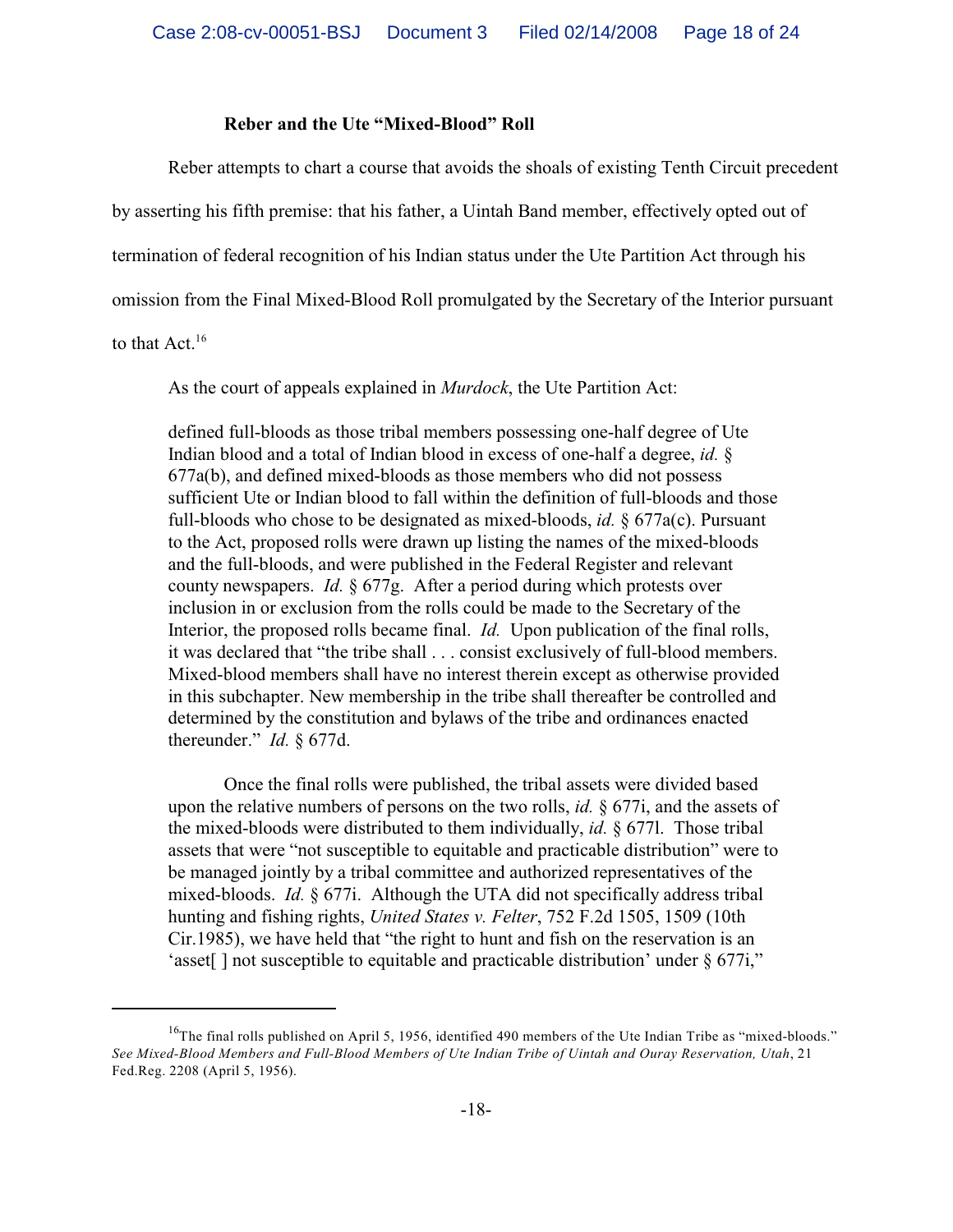*id.* at 1512.

132 F.3d at 535-36; *see also Chapoose v. Clark*, 607 F. Supp. 1027, 1030 (D. Utah 1985) (Winder, J.) ("It was intended that after the mixed-blood members had been separated from the tribe and proper distribution made of the tribal property the fullblood members would continue the tribal government under the constitution, bylaws, and charter previously adopted by the tribe pursuant to the Indian Reorganization Act of June 18, 1934 (48 Stat. 984)."). In *Felter*, the Tenth Circuit held that persons named on the final Mixed-Blood Roll retained the right to hunt and fish on the Uintah and Ouray Reservation subject to tribal regulation, notwithstanding termination of federal recognition of their Indian status.<sup>17</sup> In *Murdock*, the Tenth Circuit held that descendants of persons named on the Final Mixed-Blood Roll have no right of user in the Ute Indian Tribe's hunting and fishing resources, through inheritance or otherwise.

Reber submits that while his father, Rickie L. Reber, was born in 1952—prior to the 1954 enactment of the Ute Partition Act—he was not listed on either the final Full-Blood or Mixed-Blood Rolls prepared in 1956. It follows, petitioner suggests, that because Rickie L. Reber was not listed on the Final Mixed-Blood Roll, he cannot have been terminated from federal recognition of his Indian status; he thus remains a member of a federally recognized Indian tribe, namely the Uintah Band of Indians, and may exercise any tribal hunting rights the Uintah Band may still have. (Petition at 15-16.)

The Utah Supreme Court rejected the Rebers' claims of Indian status, observing that the "Defendants' ancestors, through which they claim Indian blood, were individually listed on the

<sup>&</sup>lt;sup>17</sup>"The United States actually ended its supervision over the affairs of the mixed-blood Utes and terminated its trust relationship with them on August 24, 1961. See Ute Termination Proclamation, 26 Fed.Reg. 8042 (1961)." *Murdock*, 132 F.3d at 536.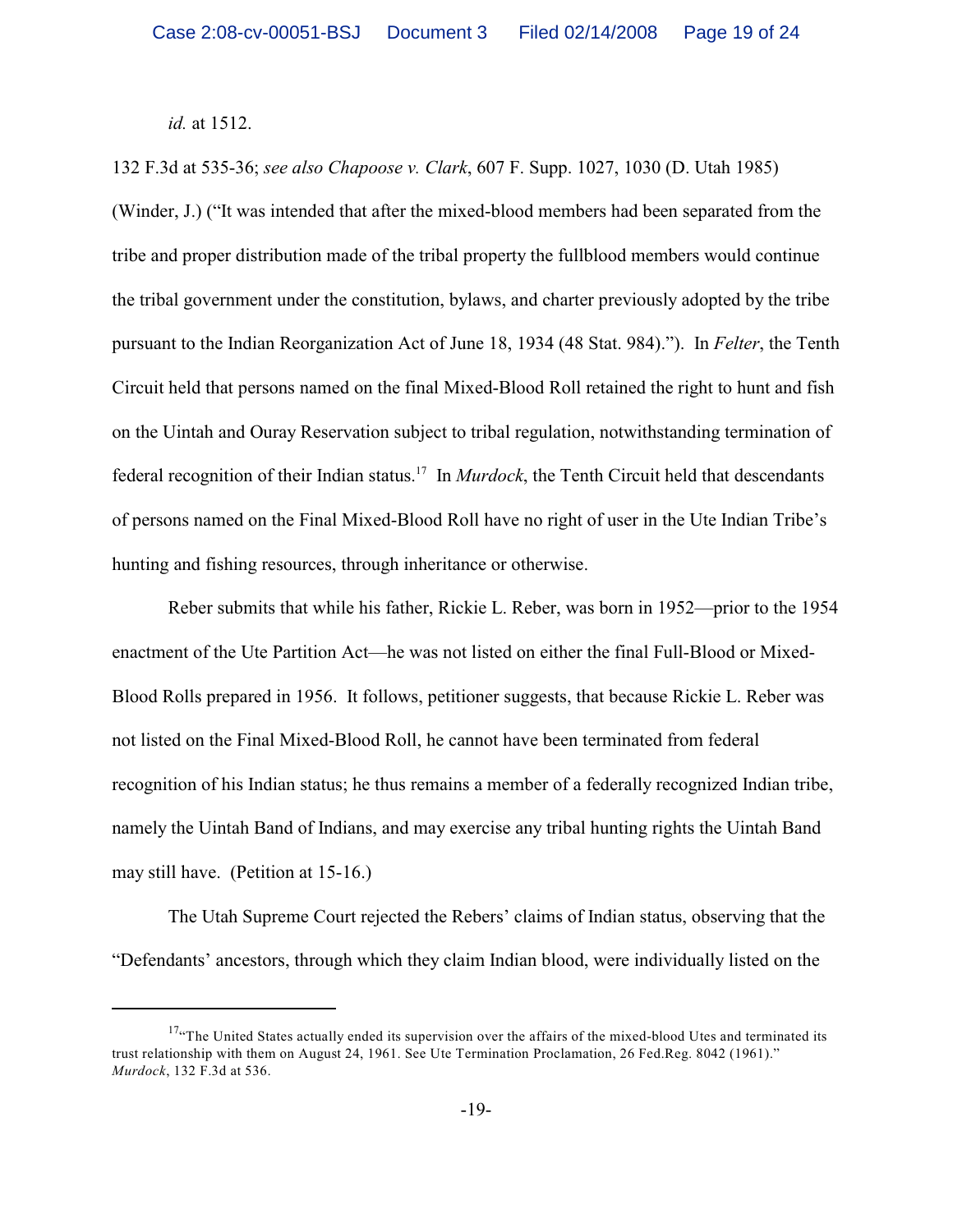Ute Partition Act final termination roll." 2007 UT 36,  $\parallel$  23, 171 P.3d at 410 (footnote omitted).

An individual born to "parents [who] were listed on the final roll [of the Act]" was "not a member of the Ute Indian Tribe." "'Nor can the children of a terminated [parent] claim membership in the tribe through [that] parent.'" Because Defendants' ancestors lost their legal status as Indians, Defendants have no Indian blood for purposes of being recognized by an Indian tribe or the federal government.

*Id.* (footnotes omitted) (quoting *Murdock*, 132 F.3d at 536); *cf. Chapoose v. Clark*, 607 F. Supp.

at 1036 (concluding that "[n]o person who received a share of tribal assets as a mixed-blood can now gain membership in the tribe under § 1(b) of article II of the tribal constitution. Nor can the children of a terminated mixed-blood claim membership in the tribe through their mixed-blood parent."). Relying on *Murdock*, the Utah Supreme Court also rejected the Rebers' claim of tribal membership in the Uintah Band: "under federal law, the Uintah Tribe no longer has a separate existence apart from the Ute Tribe. As a result, Defendants do not belong to a federally recognized tribe and are not Indians under federal law." *Id.* at ¶ 25, 171 P.3d at 410.

The *Reber* opinion does not explicitly address the legal effect—if any—of the omission of Rickie L. Reber's name from the Final Mixed-Blood Roll. Whatever the Utah Supreme Court may have thought about that question, it appears that it did not affect the outcome.

Petitioner points out that no appellate court, state or federal, has ever addressed the legal effects of the Ute Partition Act on persons whose names were entirely omitted from the final rolls. (Petition at 15.) He argues that applying well-known canons of construction that liberally construe federal statutes in favor of Indians<sup>18</sup> should "leave no doubt that such persons cannot be

 $18$ <sup>48</sup> The canons of construction applicable in Indian law are rooted in the unique trust relationship between the United States and the Indians." *County of Oneida v. Oneida Indian Nation*, 470 U.S. 226, 247 (1985). These rules of statutory construction generally "provide for a broad construction when the issue is whether Indian rights are reserved or established, and for a narrow construction when Indian rights are to be abrogated or limited." *Felix S. Cohen's Handbook* (continued...)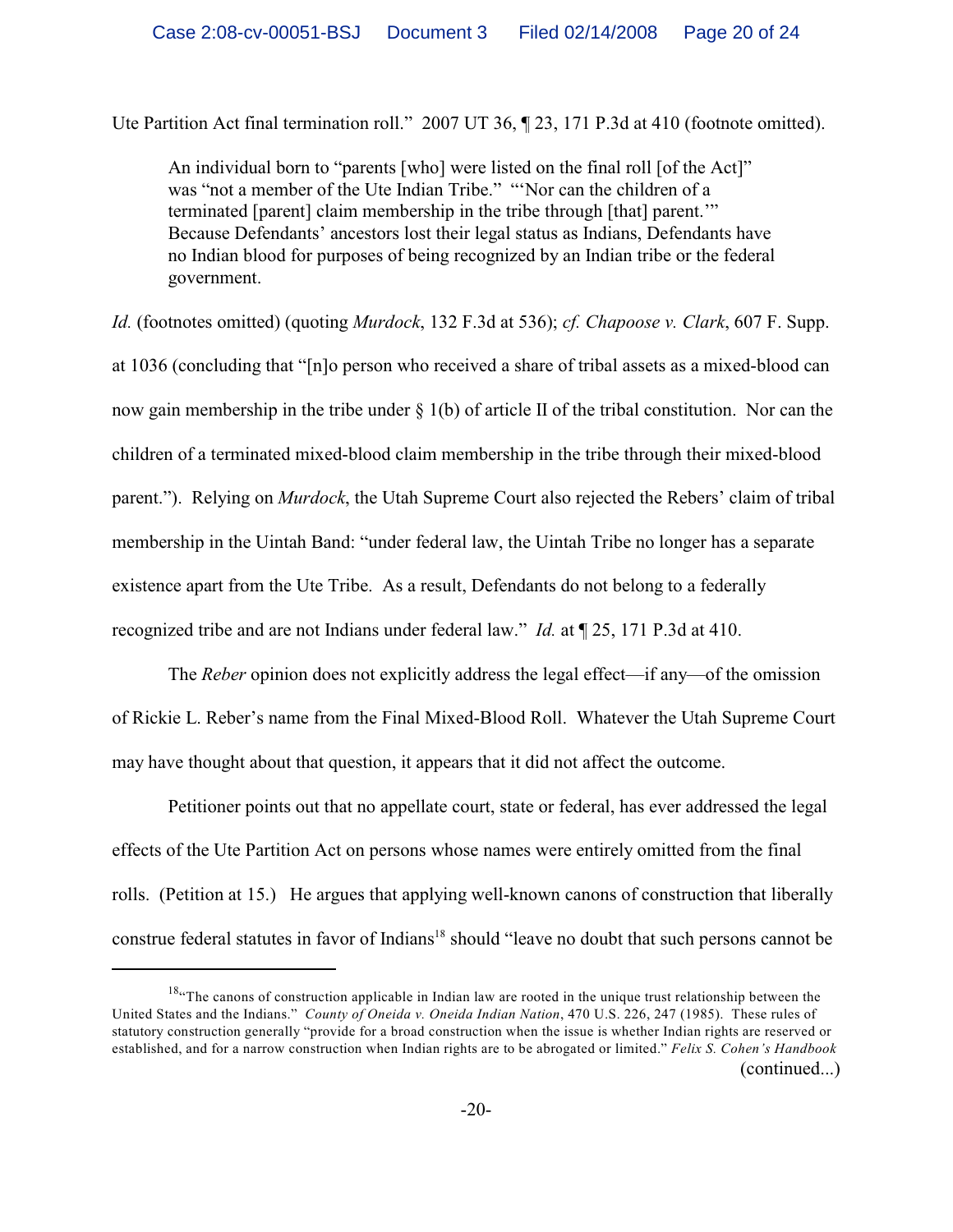terminated from federal supervision." (*Id.* at 15-16.)

Assuming that the Tenth Circuit has correctly concluded that the Uintah Band has no separate tribal existence apart from the Ute Indian Tribe after the adoption of the 1937 Constitution, it would appear that the decisive question is whether petitioner or his father are members of the Ute Indian Tribe following the promulgation of both final rolls under the Ute Partition Act.<sup>19</sup> But that issue will not be decided in the context of this proceeding.

Whatever the merits of Reber's theory of statutory construction may be, it cannot serve as the basis for granting relief under § 2254. Having not yet been addressed by any state or federal appellate court, Reber's reading of the Ute Partition Act cannot fairly be said to represent "clearly established Federal law, as determined by the Supreme Court of the United States," 28 U.S.C.A.

As Judge Winder observed some years ago, the construction of the Ute Partition Act "is exactly this type of case where the special canons of construction must be applied." *Chapoose v. Clark*, 607 F. Supp. at 1035.

<sup>19</sup>The language of the Act itself indicates that they are not. As *Murdock* points out, § 5 of the Ute Partition Act, 25 U.S.C.A. § 667 (2001), reads:

#### **§ 677d. Restriction of tribe to full-blood members after publication of final rolls; non-interest of mixed-blood members; new membership**

Effective on the date of publication of the final rolls as provided in section 677g of this title the tribe shall thereafter consist exclusively of full-blood members. Mixed-blood members shall have no interest therein except as otherwise provided in this subchapter. New membership in the tribe shall thereafter be controlled and determined by the constitution and bylaws of the tribe and ordinances enacted thereunder.

Thus it would appear that *inclusion* on the Final Full-Blood Roll or subsequent enrollment under the Ute tribal constitution, by-laws and ordinances—not omission from the Final Mixed-Blood Roll—would be decisive of the question of tribal membership. *Cf. Chapoose v. Clark*, 607 F. Supp. at 1034-36 (finding that "Congress expressly intended that the Ute Indian Tribe be able to control its own membership after the 1954 Act.").

 $18$ (...continued)

*of Federal Indian Law* 225 (Rennard Strickland, et al., eds. 1982); *see, e.g.*, *Montana v. Blackfeet Tribe of Indians*, 471 U.S. 759, 766 (1985) (explaining that "the standard principles of statutory construction do not have their usual force in cases involving Indian law. . . . [S]tatutes are to be construed liberally in favor of the Indians, with ambiguous provisions interpreted to their benefit"). Indeed, the Tenth Circuit instructs that "the canon requiring resolution of ambiguities in favor of Indians is to be given the 'broadest possible scope,' remembering that '[a] canon of construction is not a license to disregard clear expressions of . . . congressional intent.'" *N.L.R.B. v. Pueblo of San Juan*, 276 F.3d 1186, 1194 (10th Cir. 2002) (quoting *DeCoteau v. Dist. County Court*, 420 U.S. 425, 447 (1975)).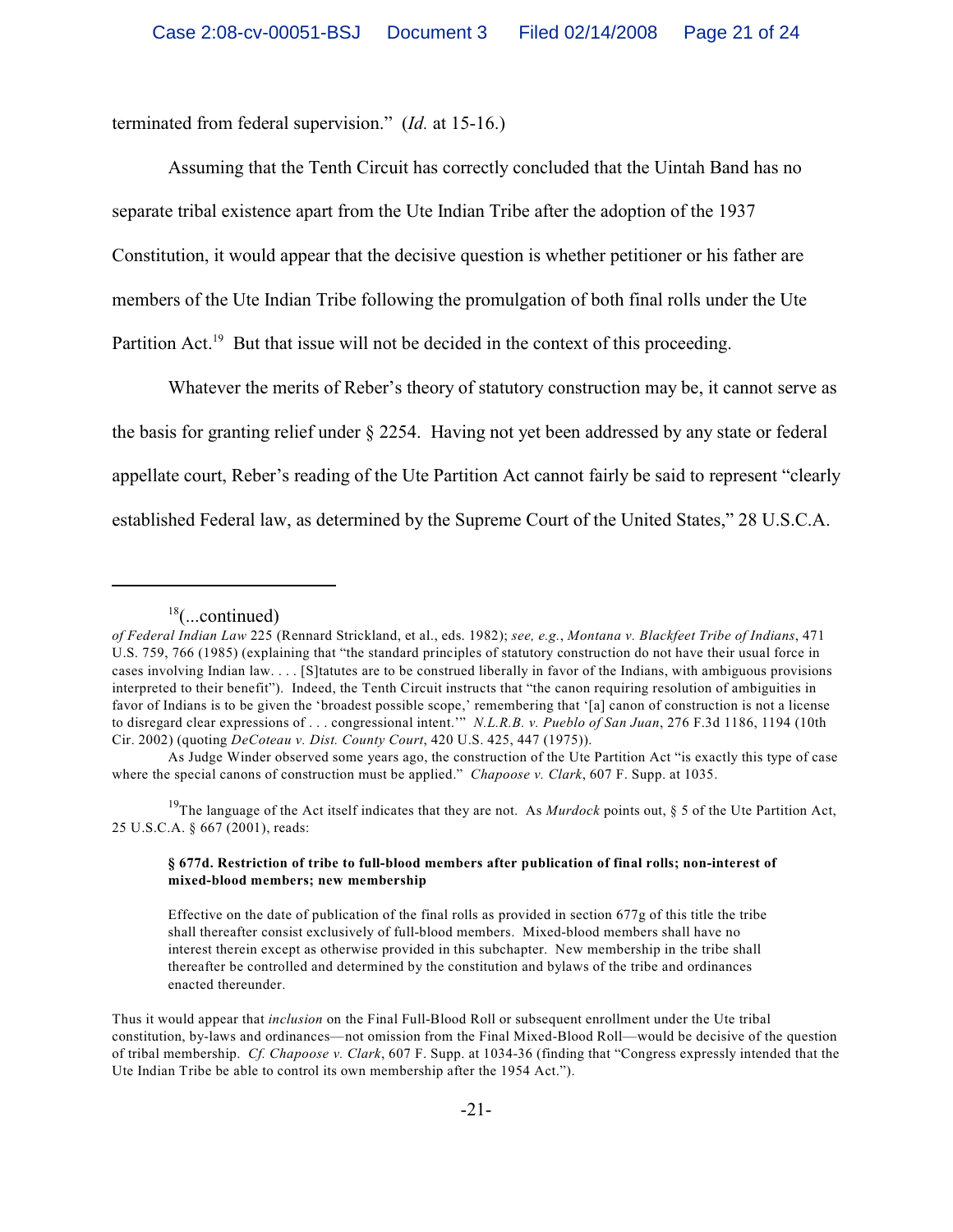§ 2254(d)(1). It follows that it cannot fairly be concluded that the Utah Supreme Court's ruling in *Reber* "was contrary to, or involved an unreasonable application of" clearly established federal law—the essential statutory prerequisite for granting § 2254 relief.

## **CONCLUSION**

"The tribal status of the Mixed-Blood Utes is the most complex of the terminated tribes." *Cohen's Handbook of Federal Indian Law* § 3.02[8][b], at 167 (Nell J. Newton et al., eds. 2005) (footnote omitted). And although the Ute Partition Act was enacted in 1954, "it continues to generate considerable litigation, criticism, and controversy" more than a half-century later. *Murdock*, 132 F.3d at 535; *see, e.g.*, *Hackford v. Babbitt*, 14 F.3d 1457, 1463-64 (10th Cir. 1994) (listing cases); *see also* R. Warren Metcalf, *Termination's Legacy: The Discarded Indians of Utah* (2002); Parker M. Nielson, *The Dispossessed: Cultural Genocide of the Mixed-Blood Utes* (1998).

While the merits of persistent questions concerning the construction and legal effect of the Ute Partition Act may ultimately be decided in a federal judicial forum, *cf. Felter v. Norton*, 412 F. Supp. 2d 118 (D.D.C. 2006), *vacated and remanded sub nom. Felter v. Kempthorne*, 473 F.3d 1255 (D.C. Cir. 2007), § 2254 does not afford Reber an appropriate procedural vehicle for pursuing that inquiry. Viewing Reber's Petition through the narrow lens prescribed by the statute—whether the State court's ruling was "contrary to, or involved an unreasonable application of clearly established Federal law"—this court must conclude that "it plainly appears from the petition and any attached exhibits that the petitioner is not entitled to relief" under § 2254, and Rule 4 requires that "the judge must dismiss the petition and direct the clerk to notify the petitioner."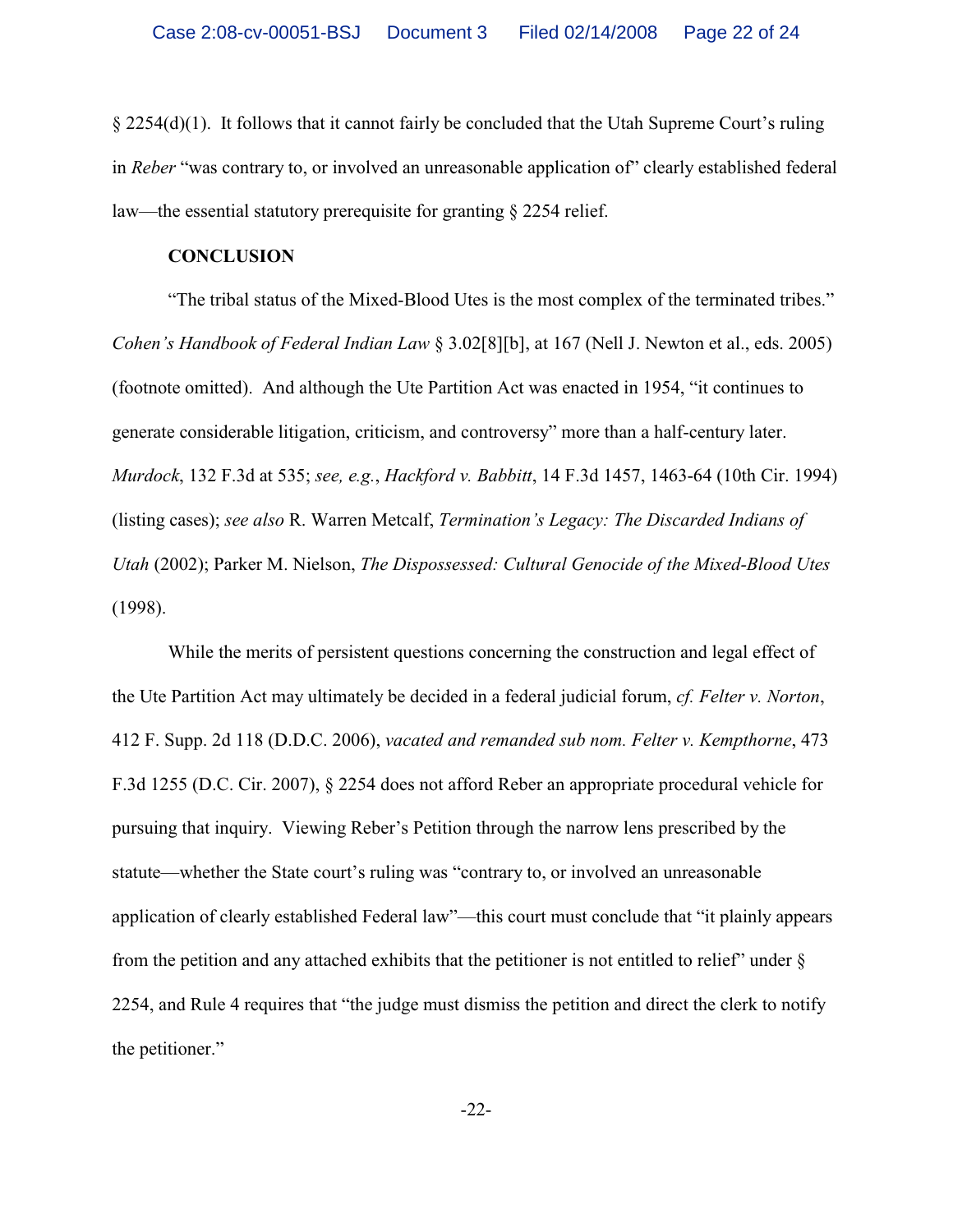Therefore,

**IT IS ORDERED** that Colton Reber's Verified Petition for Habeas Corpus Relief Under 28 U.S.C. §2254 (dkt. no. 1), is hereby DISMISSED pursuant to Rule 4 of the Rules Governing Section 2254 Proceedings, and the Clerk of the Court will give proper notice of the same to the Petitioner forthwith.

DATED this \_\_\_ day of February, 2008.

BY THE COURT:

 $\overline{a}$ BRUCE S. JENKINS United States Senior District Judge